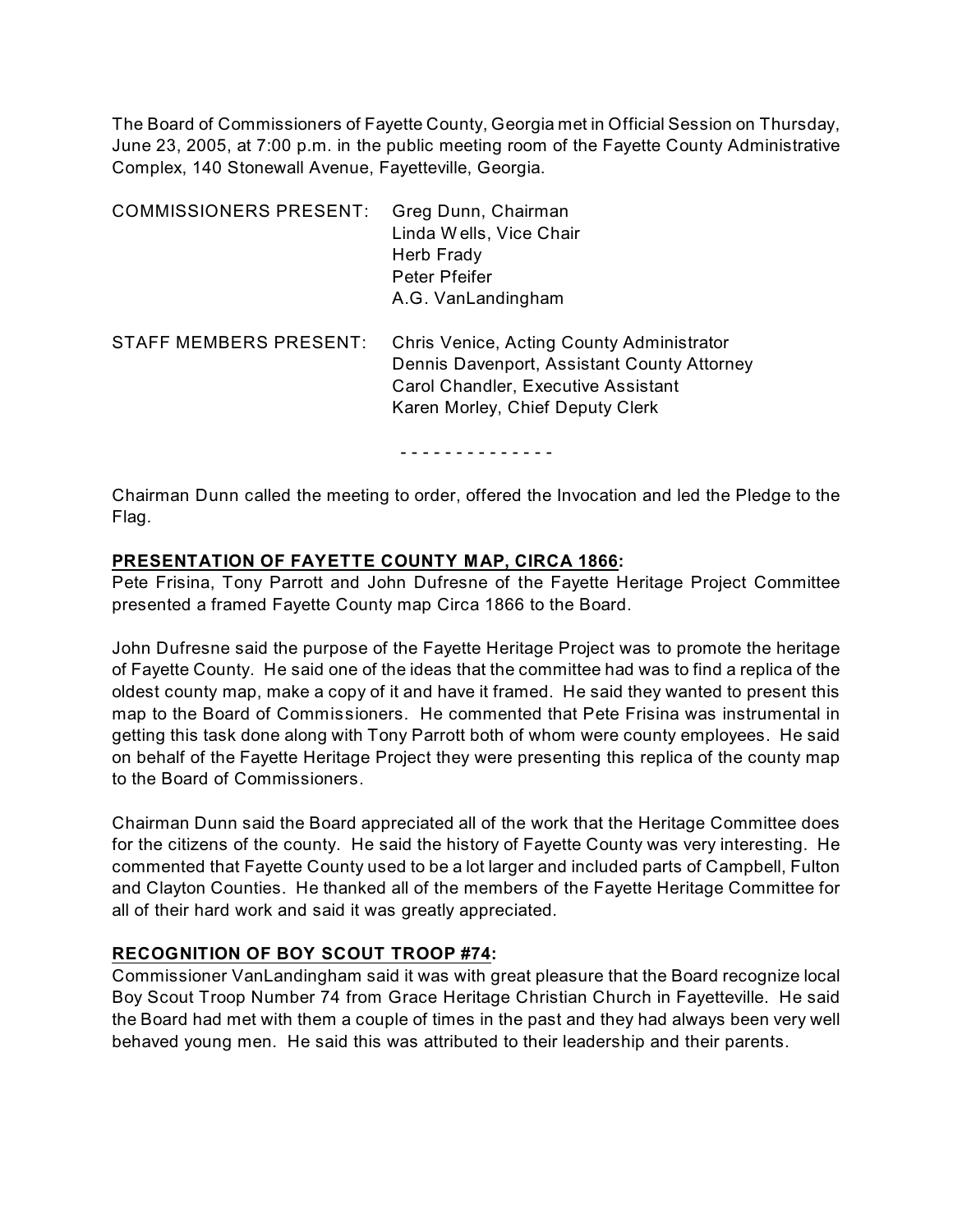#### **RULES FOR PUBLIC HEARING:**

Commissioner W ells reviewed the rules for public hearings. She said as each one of the items was introduced, the Board would ask if anyone wished to speak pro or con on these items. She said they would be asked to state their name and address for the record. She said each person would have up to three minutes to speak. She said when each person was finished with their comments the Board asked that they return to their seat. She said anyone wishing to speak on item B regarding the budget would just make their comments to the Board for three minutes. She said for item C the Chairman would ask if anyone wished to speak in favor or opposition to these items. She said the Chairman would ask anyone wishing to speak to stand so the Board could get an idea of how many people would be coming forward. She said anyone coming forward would have three minutes to express any comments pro or con on the petition. She said then the petitioner had the opportunity to come forward and address those concerns. She said at that point in time the issue would return to the Board and there would be no more comments from the public. Said sometimes people would have a moment to think and then decide that they wanted to discuss it after it had come back to the Board. She said after the issue came back to the Board, there would be a discussion and a vote taken. She remarked that item D was a request for a change in one of the county's ordinances. She said anyone wishing to speak would have the opportunity to do so for three minutes to express either support or opposition. She said the Board thanked everyone for coming out tonight and participating in their government.

#### **RESOLUTION NO. 2005-08 - ADOPTION OF THE FY BUDGET FOR 2006:**

Director of Business Services Mark Pullium reviewed the budget for fiscal year beginning July 1, 2005 and ending June 30, 2006.

Mr. Pullium said one of the highlights that he was most proud of was the reduction in property tax rates. He said this was about the fourth year in a row that property taxes had gone down in Fayette County. He said property taxes would be reduced at least .3283 of a mill in the general fund. He remarked that in addition, property taxes would be reduced at least .14 of a mill in the fire services special revenue fund. He said as a result, the property tax rates for both funds would be the lowest in more than ten years. He said he was proud to be part of a government and staff that takes taxpayers' money so seriously. He said all of the staff work hard to make sure that the county's funds were carefully managed. He said this budget included a \$47.6 million for the General Fund Operating Budget. He said this represented an increase of \$1.3 million or about 2.8%. He said the question had come to him the other day in regard to the \$196 million. He said one of the reasons for that increase was the Capital Outlay Program known as the Long-term Transportation Plan sometimes referred to as SPLOST. He said that program was \$115 million and the county would only collect \$20 million during the time span representing fiscal year 2006. He said these projects must be authorized on a project length basis. He said these projects would take place over many years. He said some of the projects may not be completed for fifteen or twenty years. He said this Board had to move forward with the authorization.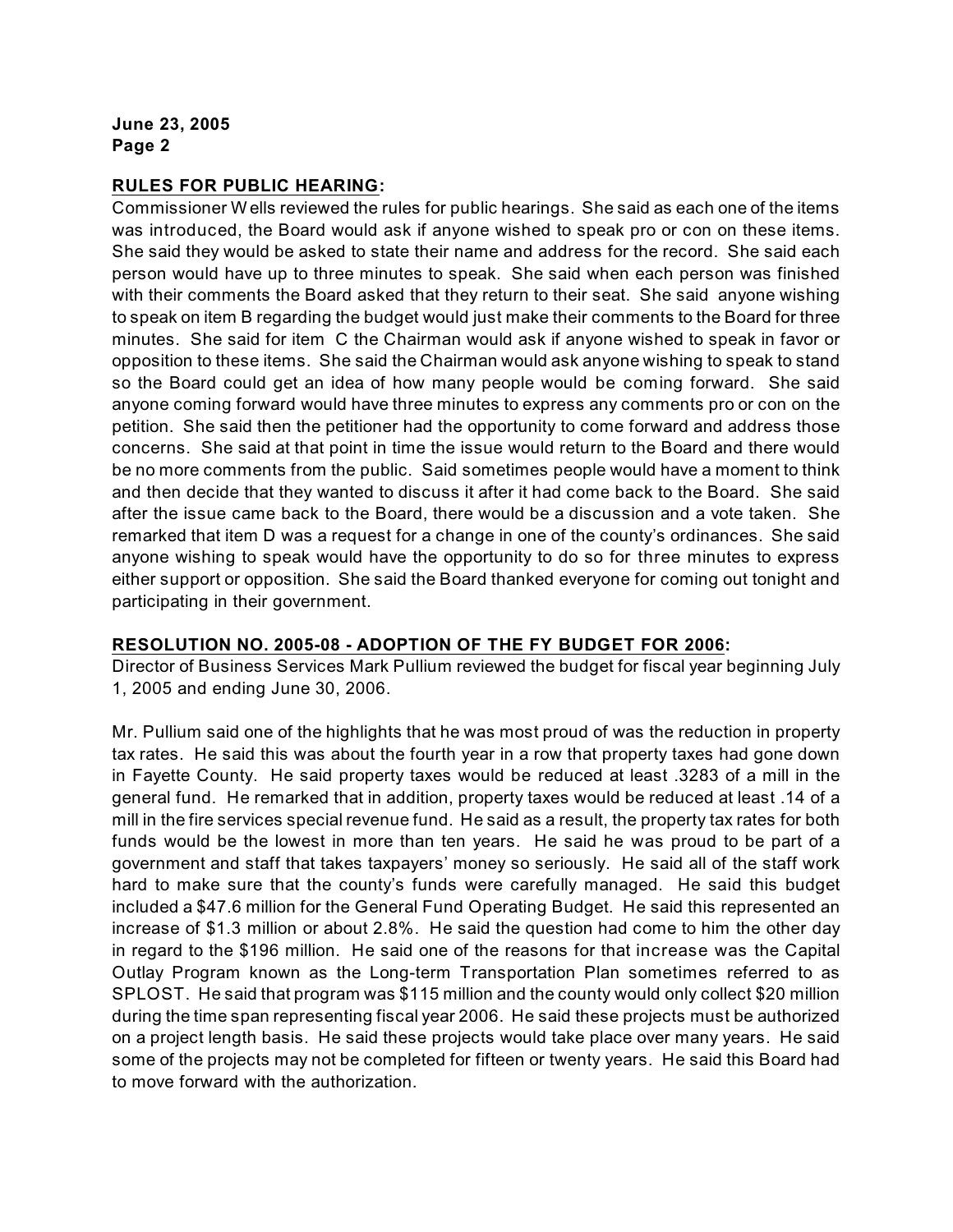Mr. Pullium further remarked that there were fifteen new position authorizations. He said in addition there were also three vacant positions that were eliminated in the budget. He reviewed the comparisons from FY '05 to FY '06. He pointed out that the property taxes in 2005 were \$24,042,550 and in 2006 they were slightly higher at \$24,135,000. He said this was a \$93,000 increase in taxes. He noted that the overall increase in the revenues in total for the general fund was approximately \$1.5 million. He said the respective increase in the expenditures was approximately \$1.12 million. He said \$1.4 million was being appropriated in the fund balance.

Mr. Pullium commented on the increase in public safety funding. He said the difference in funding from FY '05 to FY '06 was \$732,615. He said this was quite a bit of additional money flowing into the public safety arena. He said during the budget discussions there had been some requests made by the Board to make a few changes as it related to gasoline, computer equipment and salaries. He said staff was asking for the Board's consideration to move these dollar amounts from the respective departments into a county contingency fund. He said they wanted to be sure that in terms of gasoline with the rising prices that central control was maintained over that funding to be sure that the money was there for use against the anticipated rising prices. He said staff felt that could best be done in a central account.

Mr. Pullium further remarked on computer equipment. He said staff would like to put out a bid for all of the county's computer equipment and accessories at the beginning of the year for all of the items that had been identified. He asked for the Board's consideration in making a motion to accomplish this objective of moving these funds into contingency. He said this would also include the gasoline funds and funds allotted to merit pay that would be moved into the contingency fund.

Commissioner Frady clarified that when Mr. Pullium had read that the millage rates were going down it did not mean that citizens would get a tax break necessarily. He said some people would get a tax increase because of reassessments.

Chairman Dunn said that was a good point. He also said that everybody's taxes come on one bill so the cities and the schools were on that bill as well. He said the part that the Board was talking about was only the county's portion of the taxes. He said the millage rate had been reduced to compensate for the upward reassessment on the homes in Fayette County. He said this Board was keeping the county's portion of the General Fund taxes pretty stable over the last several years. He said the big fluctuations in the taxes were coming from the other entities on the tax bill.

Mr. Pullium read Resolution 2005-08 which was the budget Resolution for fiscal year 2005/2006 for the Board's consideration for adoption.

Chairman Dunn asked what last year's total budget was and Mr. Pullium replied that the total M & O budget last year was \$69,469,000.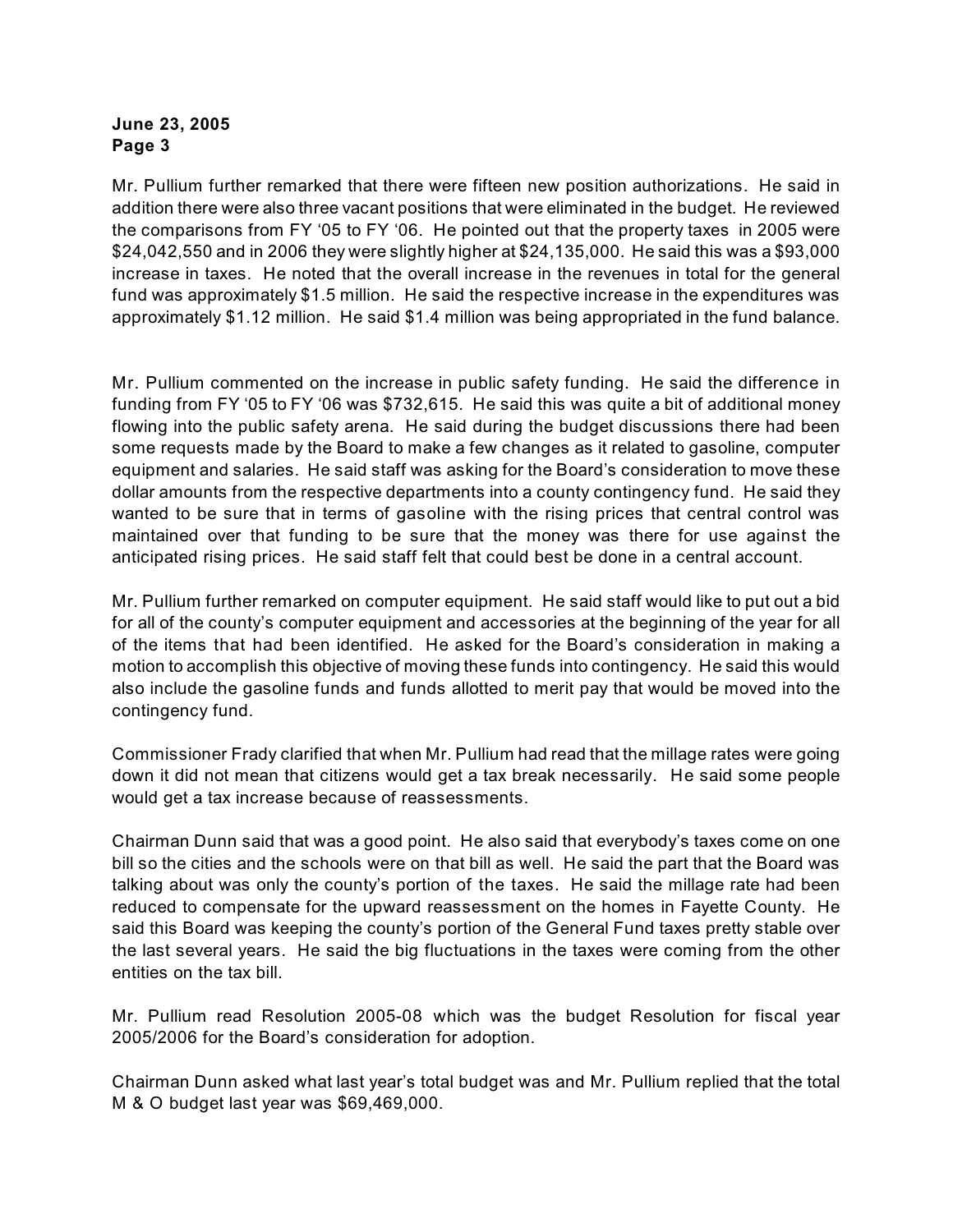Mr. Pullium remarked that the total M & O budget for this year was \$70,685,000.

Chairman Dunn commented on the figure that Mr. Pullium quoted for the total of all funds being \$196,825,137. He said that was an accounting drill to account for the \$115 million of capital funds that were going to be used to build roads here in the next twenty years. He said the county did not have the money now and the county certainly was not going to spend it next year. He said he was referring to the one cent sales tax that the voters approved. He said this would be spent over a long period of time and not this year. He said in the following years this figure would not be shown but that was when the money was going to be spent.

Commissioner Frady remarked that the cities would get 30% of the money.

Chairman Dunn remarked that next year and the year after and subsequent years when a lot of the road money was being spent, it would not appear in the annual budget because it was already approved now. He said the county was spending approximately \$1.2 million more this year than last year.

Mr. Pullium asked the Board if there were any further questions.

Chairman Dunn replied no and commended staff for doing a very good job with the budget this year. He remarked that this was a public hearing and he asked if anyone wished to speak on the budget. He said this would be the last opportunity for anyone to speak on any part of the budget before the Board voted on it.

Judge Chris Edwards said he was a resident of Fayette County and was present to speak on behalf of the four women who work as judicial assistants to each of the four Superior Court Judges. He said as a matter of principle everybody agreed on limiting the size of government, limiting its expense and limiting the burden on taxpayers. He said there was a circumstance that had developed over time because judges were habitually reticent at the State level and elsewhere where significant disparities had arisen between the salaries that their administrative assistants were earning and those that they would certainly earn in the private sector. He said his own judicial assistant was an example. He said she had worked for Fayette County Superior Court for six years and six months and had a total of nineteen years of legal experience. He said she was previously a litigation secretary for a law firm in Atlanta. He said she had a Bachelor's Degree from the University of North Carolina and currently earned \$28,489. He said this was significantly below what she would earn in the market elsewhere. He said one of the judges had encountered the circumstance recently where his judicial assistant had elected to stay with him instead of going to work for the Public Defender. He remarked that they had seen the increase in the budget going toward the Public Defender. He said she had to make a decision to stay with the judge that she worked for and actually forego many thousands of dollars that she would have earned even as a starting secretary with the Public Defender's Office. He said it was fairly graphic when one comes to realize that the topped out end of the scale for a Public Defender's secretary was currently at \$46,000 and for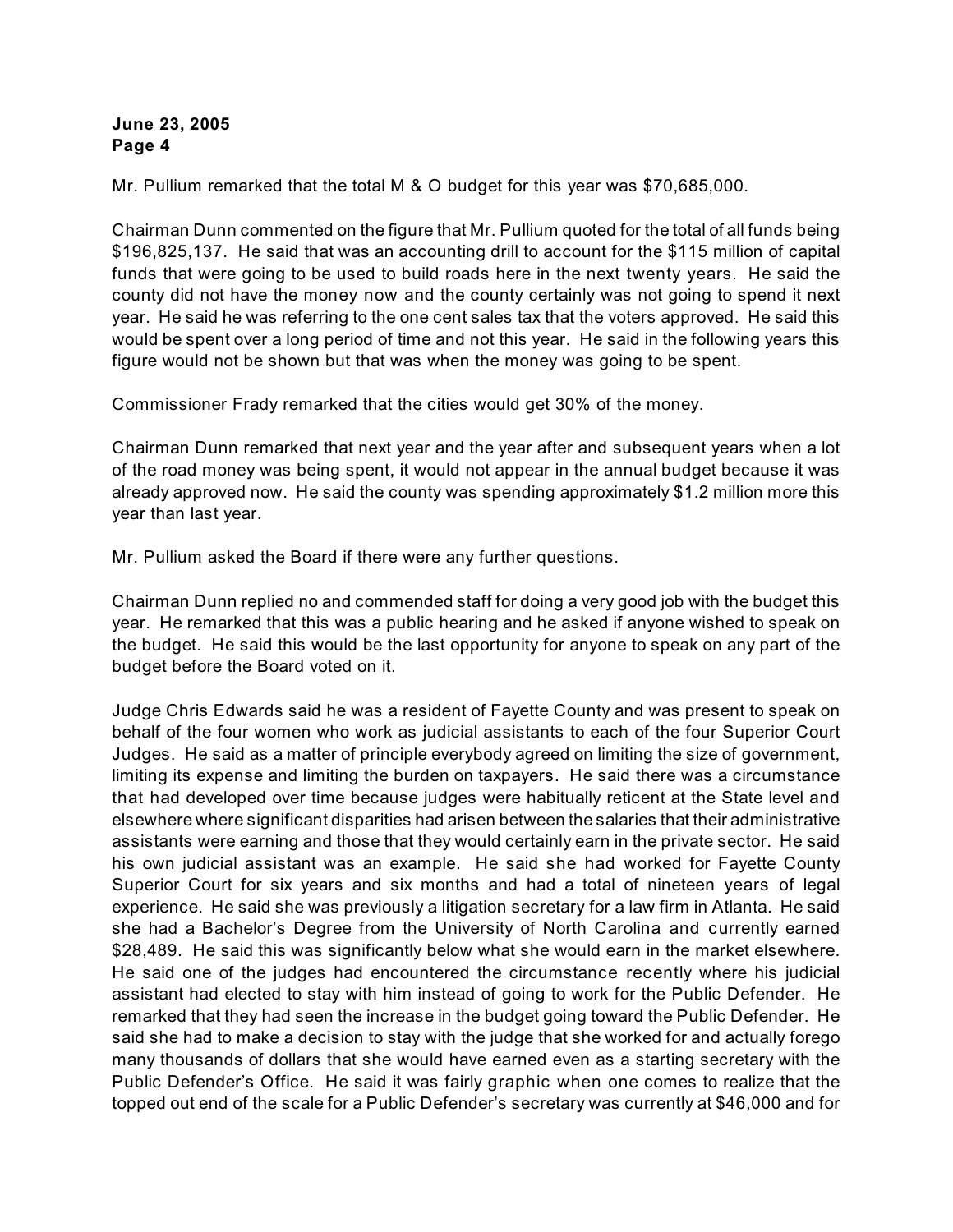a Superior Court Judge's secretary was at \$39,000. He said their judicial assistants were acutely aware that their colleagues who were judicial assistants in any other metropolitan county and many across the State had positions to assist them in their work. He said many of the other metropolitan counties including Fulton, DeKalb, or Cobb have Superior Court Judges who handle no more of a case load than Fayette County and who remain in one county and have no travel. He said Fayette County Judges travel and their judicial assistants also travel with them. He said the metropolitan judges typically have a State paid judicial assistant who receives a very substantial supplement from each of those counties. He said those judicial assistants also have the aid of a calendar clerk that handles all of the judges scheduling and coordination of case assignments and things of that nature. He said each judge also had their own law assistant. He said here in Fayette County the judges were perfectly happy to rely through a careful hiring process to have one talented law assistant who did research for all four judges. He said they were not asking for a law assistant for each of the four judges. He said as judges they had not really asked for anything and this request was for their judicial assistants. He said their judicial assistants had formed their own organization and were asking the State to redress this salary disparity. He said even district attorneys and public defenders' secretaries make more than the Superior Court Judges' secretaries. He said they should be studied and put at parity on a State level. He said if and when that occurred it would probably take at least two years. He said at that time they would ask that this supplement evaporate if they were all put at parity and it should expressly so provide.

Judge Edwards said he was asking for the Board's consideration tonight to ratify what the Upson County Commission had voted to do and grant the supplement that was being requested. He said the Pike County Commissioners and the Spalding County Commissioners had already voted to approve this supplement for judicial assistants. He said he would be glad to answer any questions that the Board might have. He said none of the employees were saying if this did not work out they would be leaving. He said he was completely satisfied that their loyalty to government service, loyalty to public service, loyalty to the judges and to the judiciary would remain regardless of whether or not this was approved. He said he had complete confidence in that. He said he personally felt it was a fair measure to undertake. He said part of their desire to have good government included being able to attract and retain people at salaries that were somewhat at parity with what the private sector paid without paying too much. He said all of the judicial assistants did a great job for them and they could not do their jobs without these assistants. He said these assistants were greatly appreciated.

Judge Edwards remarked that the law clerk supplement with Frank Harper departing and going to the Public Defender's Office and he was now going into private practice. He said with Frank Harper leaving and with the judges having a new law assistant to do research. He said the law assistant was an attorney and lived in Fayetteville. He said this was saving the county approximately \$21,000 this year. He said the current net impact of supplements on the county would have virtually no incidence at all. He said Frank Harper was provided a supplement by the county to put his State salary at parity with what an assistant district attorney makes so that Frank would stay. He said the State's scale did not have any increasing scale at all for a law clerk. He said typically law clerk's do not stay that long but Frank had been with the county for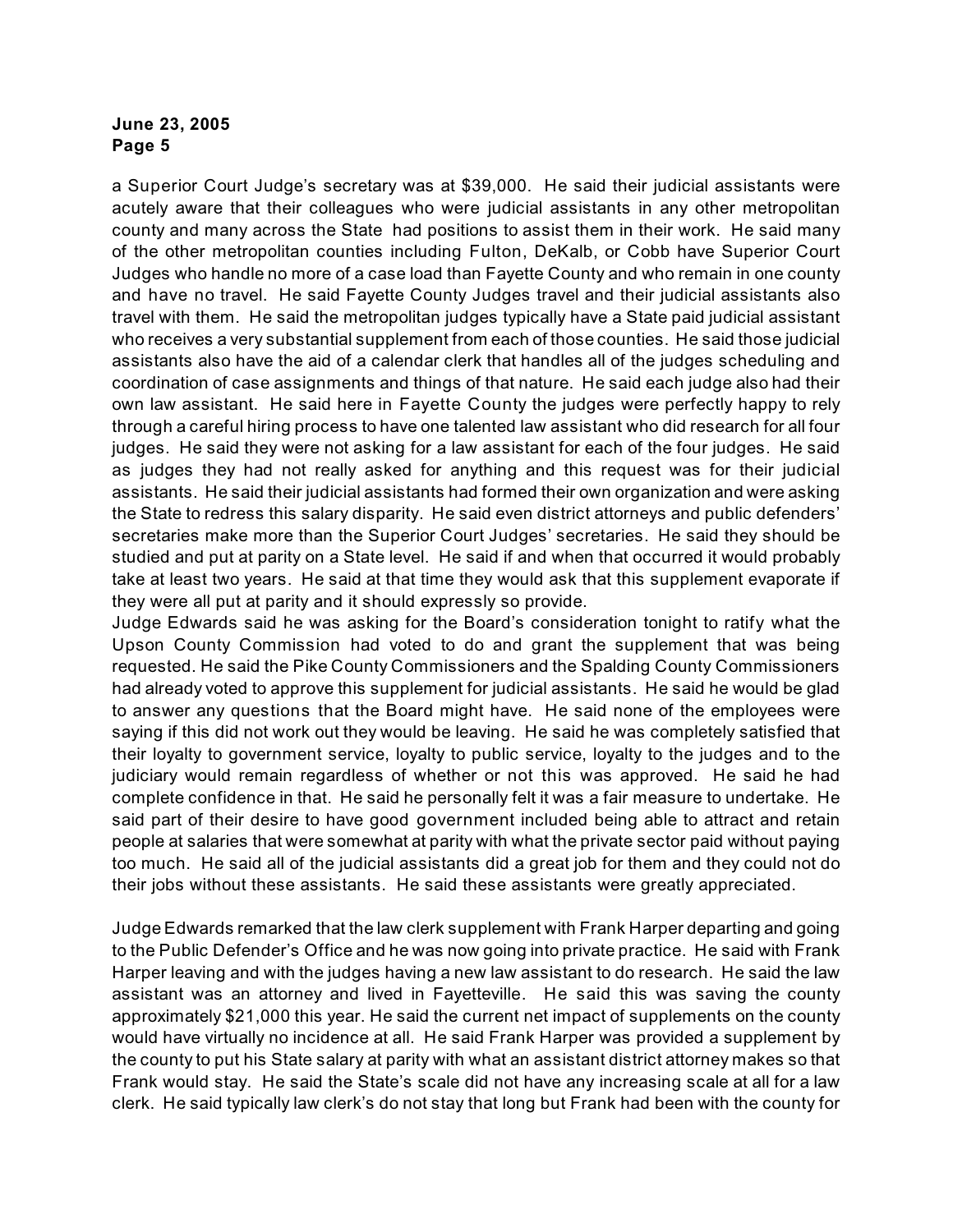nine years and the Board was gracious enough to provide him with a supplement. He said with Frank leaving the county would be saving \$21,000. He asked if the Board had any questions.

Commissioner VanLandingham said Judge Edwards had mentioned that the judges were talking with the State Legislature about bringing parity to all of the secretaries. He asked if this was an active effort or was it passive.

Judge Edwards replied that it was very active. He said as the Board could imagine while they had mounted an effort for a supplement here in this circuit, this was not going to happen everywhere. He said all of the judicial assistants throughout the State had become quite motivated and were asking the judges that they work for and the judges in turn were asking legislators to take action on this. He said the judicial assistants regarded themselves as having been passed by. He said when the Public Defender Bill came through then the Council of Superior Court Judges realized that this was not right. He said it was obvious then that the Public Defender's secretary was going to be making a certain salary and the Superior Court Judges' secretaries were not. He said that was his fault and the fault of every Superior Court Judge in the State for remaining silent and hoping that somebody would notice that these salaries should be comparable. He said he understood that the Carl Vincent Institute of Government who typically studied salary schedules had undertaken a study. He said he understood that there was legislation underway to redress this issue.

Commissioner VanLandingham commented on Judge Edwards' statement about the supplement evaporating when this initiative was accomplished. He asked if the secretaries were aware of this.

Judge Edwards replied yes they were. He said there was absolutely no desire to establish any kind of a win fall here for them but in the near term to create a situation that was a little more fair than what it was currently. He said this was something that could have been asked for a long time ago.

Commissioner VanLandingham asked if Judge Edwards was asking for a progressive supplement or just a one time supplement.

Judge Edwards replied there was a schedule that had been submitted and discussed with Chris Venice and Mark Pullium. He said this varied to some extent based on the years of service. He said he did not think that at any point the supplement was going to reach the point where a judicial assistant was going to make as much as somebody in the Public Defender's Office would top out at. He said there had been a scheduled proposed specifically that listed 2 to 4 years in the amount of \$4,666. He noted from zero to 2 years of service there would not be any supplement and 5 to 7 years it would be \$5,500 and 16 years or more it would be \$8,000.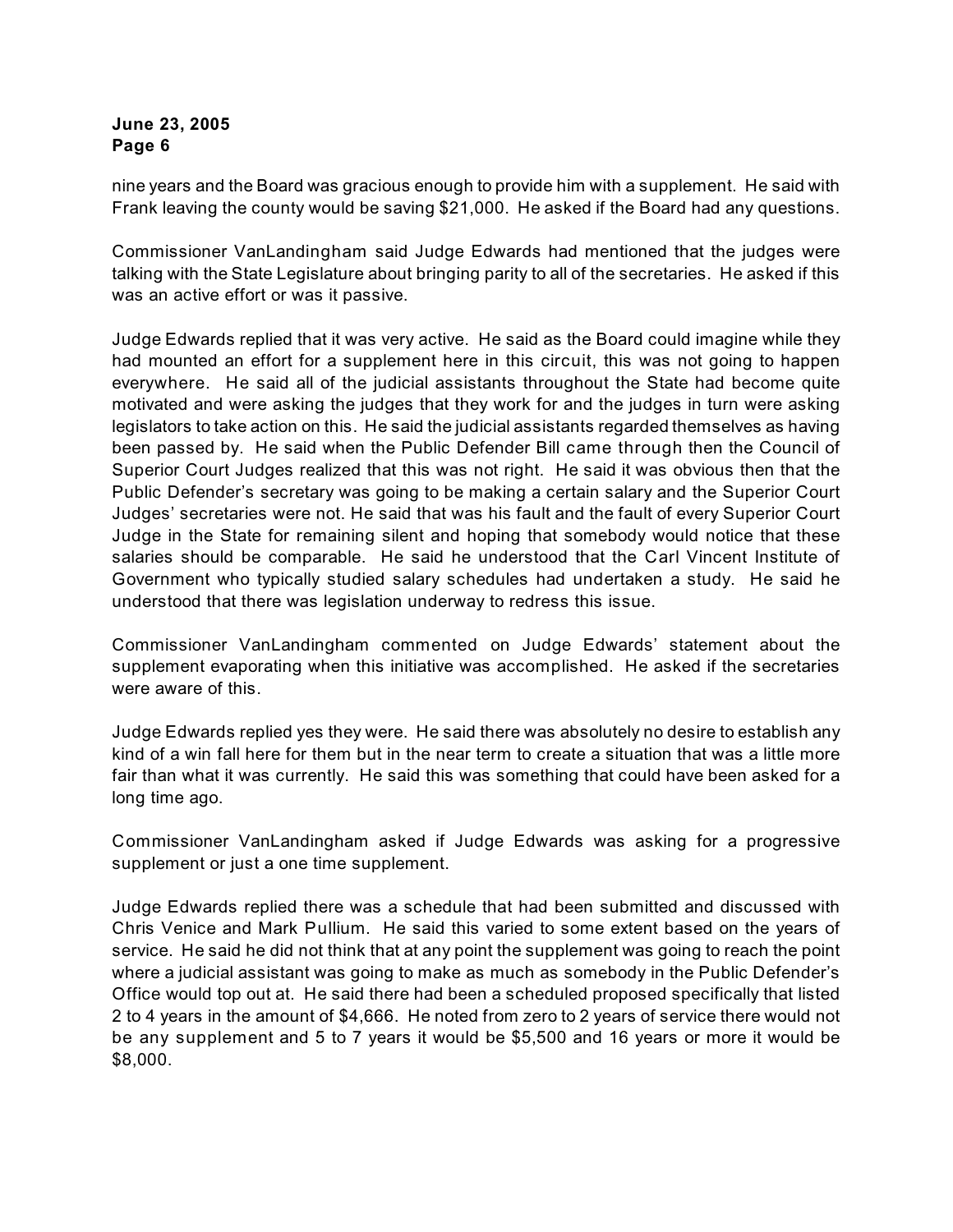Chairman Dunn questioned the withdrawal of the supplement. He said the county had been working with supplements for many years and it was his understanding that once a supplement was provided to an individual that it may not be withdrawn as long as that same individual was in that position. He asked Attorney Davenport to comment on that.

Attorney Davenport replied that was typically how supplements had worked in the past once a supplement had been put in place. He said a supplement was a part of the salary and component of the salary.

Chairman Dunn remarked that it might be Judge Edwards' intention to allow that to happen but he was not sure if that could be done.

Attorney Davenport said he personally had not seen that type of arrangement where it would evaporate but that was not to say that it could not.

Judge Edwards suggested that the enabling legislation could expressly so provide. He said he was sure that all of the current judicial assistants would be happy to sign a memorandum of understanding indicating that they understand that the supplement would go away. He said he was sure that any new hire would feel the same way.

Judge Edwards said he was not aware of any new statute that he was conversant with that said that once a county paid a supplement to a State employee that it could never go away. He said this would prevent the Board from its ability to control the county budget.

Chairman Dunn said this would be analogous to reducing the assistants' salary and that was what the Board had always been told that they could not do without cause.

Commissioner Frady asked if there were some differences between a constitutional officer and an employee.

Judge Edwards remarked that one reason this may be floating around where it might not apply. He said when a Superior Court Judge was paid a supplement and that Judge retired the Commission was obliged to continue to pay that Superior Court Judge the same percentage of that supplement as he or she gets of their State salary. He said he did not know of any other provision of the law that said that when a supplement was paid that it could not be withdrawn. He said the other day he was studying the question of whether or not a County Commission after it approved the budget could take a department's budget and cut it within that year. He said that could depend on whether or not it was a constitutional officer or whether it was discretionary spending.

Chairman Dunn questioned if judges were to receive a pay raise from the State of a substantial amount would it not also apply that judges should give up their supplements.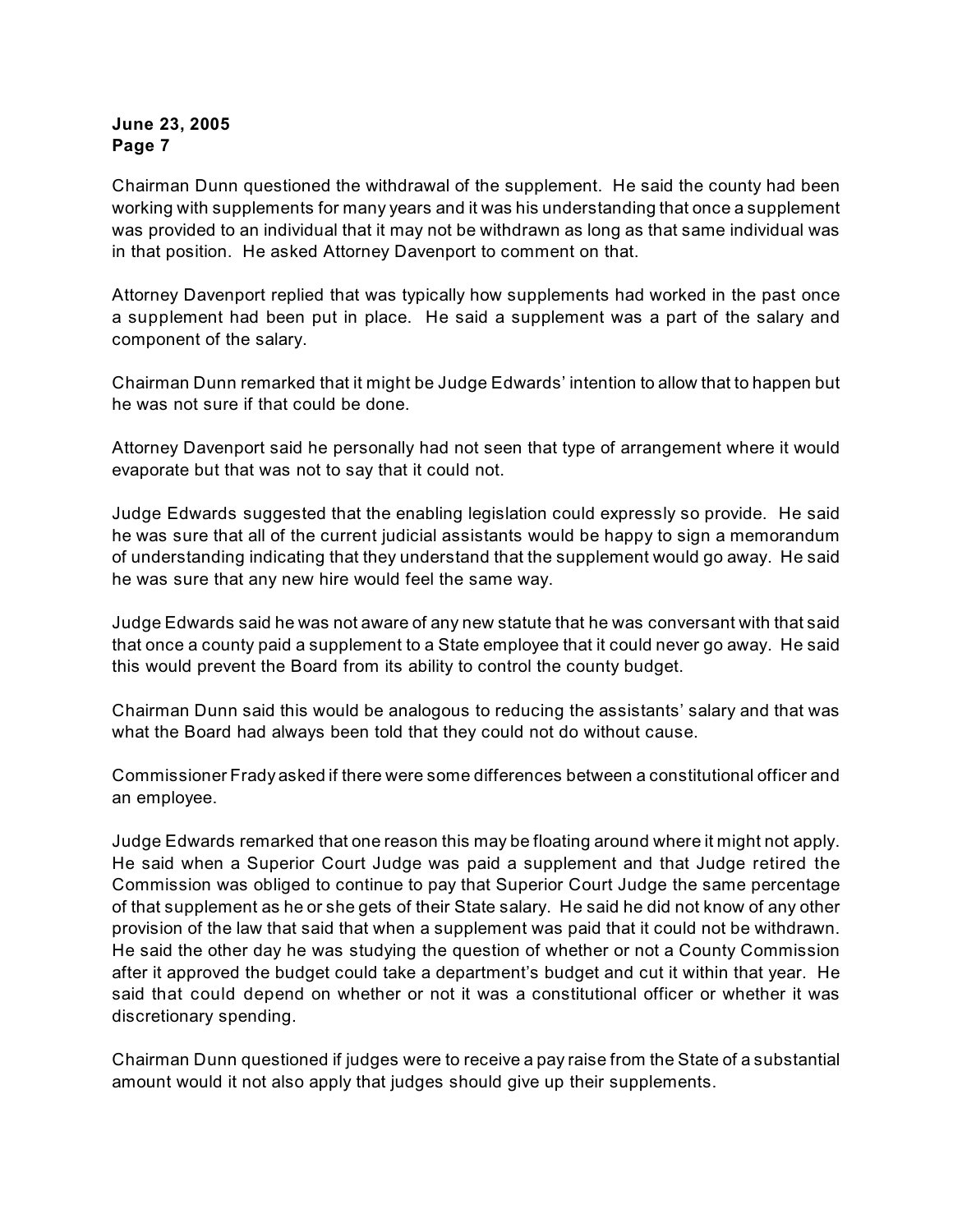Judge Edwards remarked if the Fayette County Commission elected to give them the \$35,000 supplements that they were receiving in Henry County, then that would be great.

Chairman Dunn stated that Judge Edwards had made some comparisons to the Office of the Public Defender. He said this Board had approved no supplements for them and did not intend to. He said he did not know how they had gotten salaries so high for those secretaries. He said it must have been part of enabling legislation to allow it but it certainly did not come from this Board.

Judge Edwards remarked that the State had imposed by law on counties a kind of a hybrid responsibility for funding in different areas and in that respect these supplements had become traditional.

Chairman Dunn thanked Judge Edwards for his comments and asked if anyone else wished to speak.

Judge Pascal English said he wanted to emphasize fiscal responsibility. He felt no one in this room was more cognizant of fiscal responsibility than the County Commissioners and the two Superior Court Judges. He said he was aware that the word supplement was a bad term to some people in this county. He said it was not without some great thought on the judges part. He said he had been a Superior Court Judge for 18 years in Fayette County. He said one thing that he did not do and neither did any of the other Superior Court Judges was to come to the Board of Commissioners with their hands extended. He said when they do it was always for a good reason. He said he was very, very strongly convinced that not only was this appropriate but it was the appropriate time and the right thing for the judges to do for these judicial assistants. He said it was also the right thing for the Commissioners to do in recognition of the service and of the dilemma that the assistants find themselves in that was outlined by Judge Edwards.

Judge English said the last time he appeared before theBoard of Commissioners was 17 years ago in 1987. He said he had come before the Commission to ask for a supplement for his secretary, who at that time because of the disparity between the State and what somebody in her category could command in private sector he felt it was unfair. He said that was approved and this was where the supplement first started. He said as Judge Edwards indicated the judges would be very appreciative of the Board's consideration of the judicial assistants who were the most important part of their system as far as he was concerned. He said he was concerned with what this was going to cost Fayette County. He pointed out that there would be a savings alone for the law clerk in the amount of \$21,000. He said what they were asking for from a supplement to their judicial assistants would only be an expense to the county of \$8,000. He said with the savings that the county would appreciate of \$10,000 from the law clerk, there would still be a net benefit to the county of \$1,800. He said this was something that was very important to him, Judge Edwards and to the other Judges. He said it was unfortunate that the label of supplements had received such a negative connotation. He said it was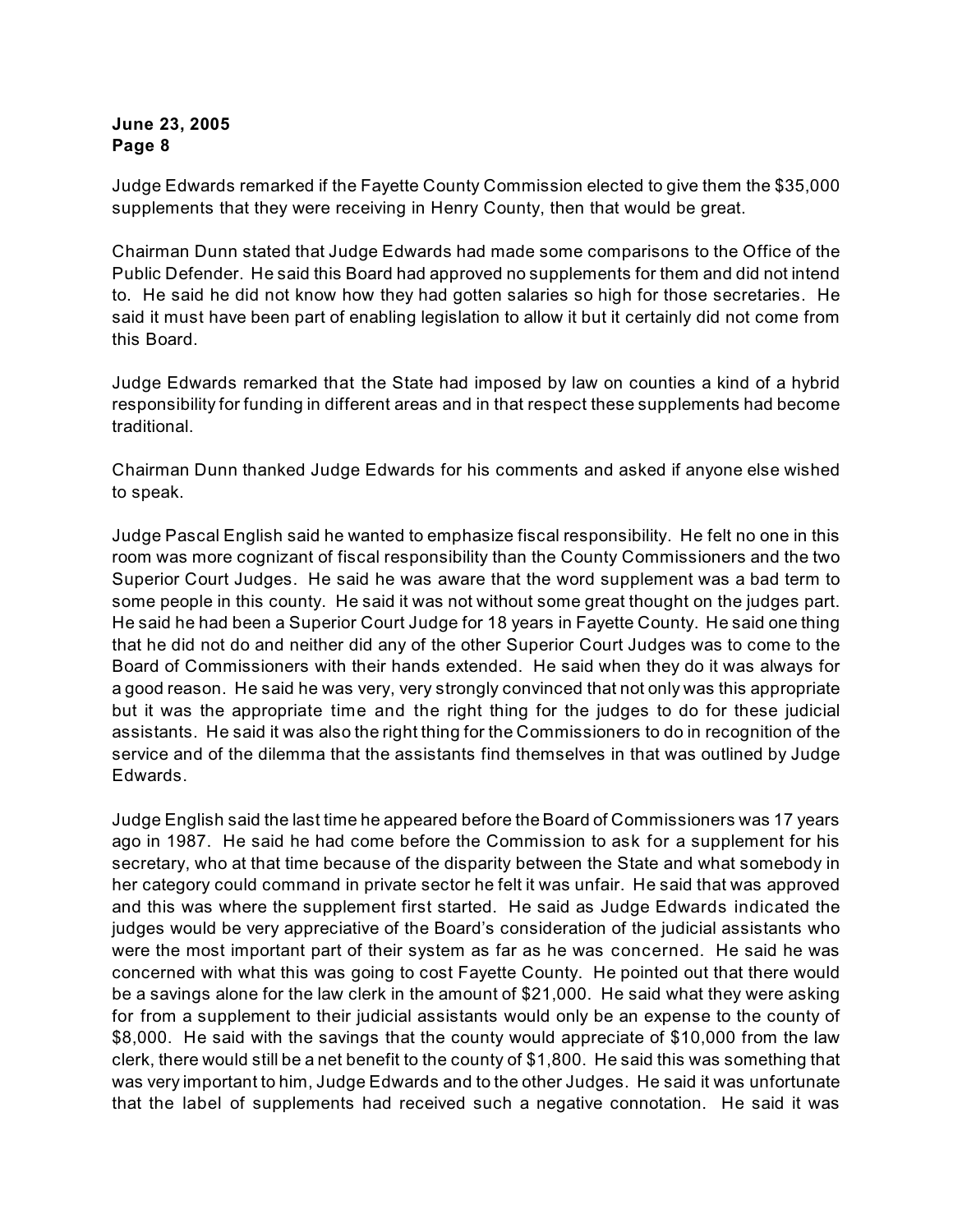unfortunate that whoever studied this did not have the time to adequately study before there was an appeal to the county. He asked for the Board's consideration to give this issue more deliberation on the Board's part. He said this was something that could be put into effect until the State came up with parity. He remarked that he was suspect about whether or not this was ever going to happen. He felt this was something that Fayette County most assuredly of all the counties in this Circuit could live with. He said in just this area of a law clerk there would be a net savings of \$1,800 if the supplement was approved.

Judge English said when he had met with Chris Venice and Mark Pullium on this issue he realized that Ms. Venice was on the opposite side and he respected that. He said she had a job to do and he respected her for her position. He said one thing that Ms. Venice had asked him to do and queried him about was the schedule that had been presented to the Board. A copy of the Judges' Secretary Proposed Supplement, identified as "Attachment No. 1", follows these minutes and is made an official part hereof. He said by mistake he had put zero to four years as the first breakout for the supplement. He stated Ms. Venice had suggested that there be a couple of years of work before a supplement would be received. He said he had agreed with her on that issue and put in 2 to 4 years of service. He said Ms. Venice had made this recommendation and he thought it was a very good recommendation and he acted on it.

Judge English further remarked that he was asking for something that was needed and needed right now. He said their judicial assistants were falling further and further behind the surrounding counties every year that something was not done. He said this was the Judges' fault but they were trying to correct that at this time and this was the only means that they had. He said they could not go to the State and the only thing that they could do was what the statutes in the State of Georgia allowed and that was to appeal to the counties for a supplement for the judicial assistants. He said this was what they were here to do. He said he would appreciate it very much if the Board would strongly reconsider its vote on the judicial portion of the budget dealing with the judicial assistants and to think about what Judge Edwards and he had said and give this matter some more serious consideration. He said it was really rare that they come before the Board and ask for anything and when they do it was for a good reason. He said this was a good reason. He thanked the Board for its attention to the matter and he said he would be glad to answer any questions that the Board might have.

Commissioner Pfeifer said he understood the judges' reasons and the reasons they had given in favor of this. He said the reason that he would oppose this request was that the County was being asked to pay 48% and Fayette County did not have 48% of the case load. He said Fayette County was 48% of the population but not the case load. He said he did not feel that the Fayette County taxpayers should be asked to pay an additional amount simply because they exist.

Judge English said he did not come up with the statistics of the break out of who paid what. He said he could not control that. He said this was up to the Board of Commissioners and the District Court Administrator or whomever. He said he did not know who came up with these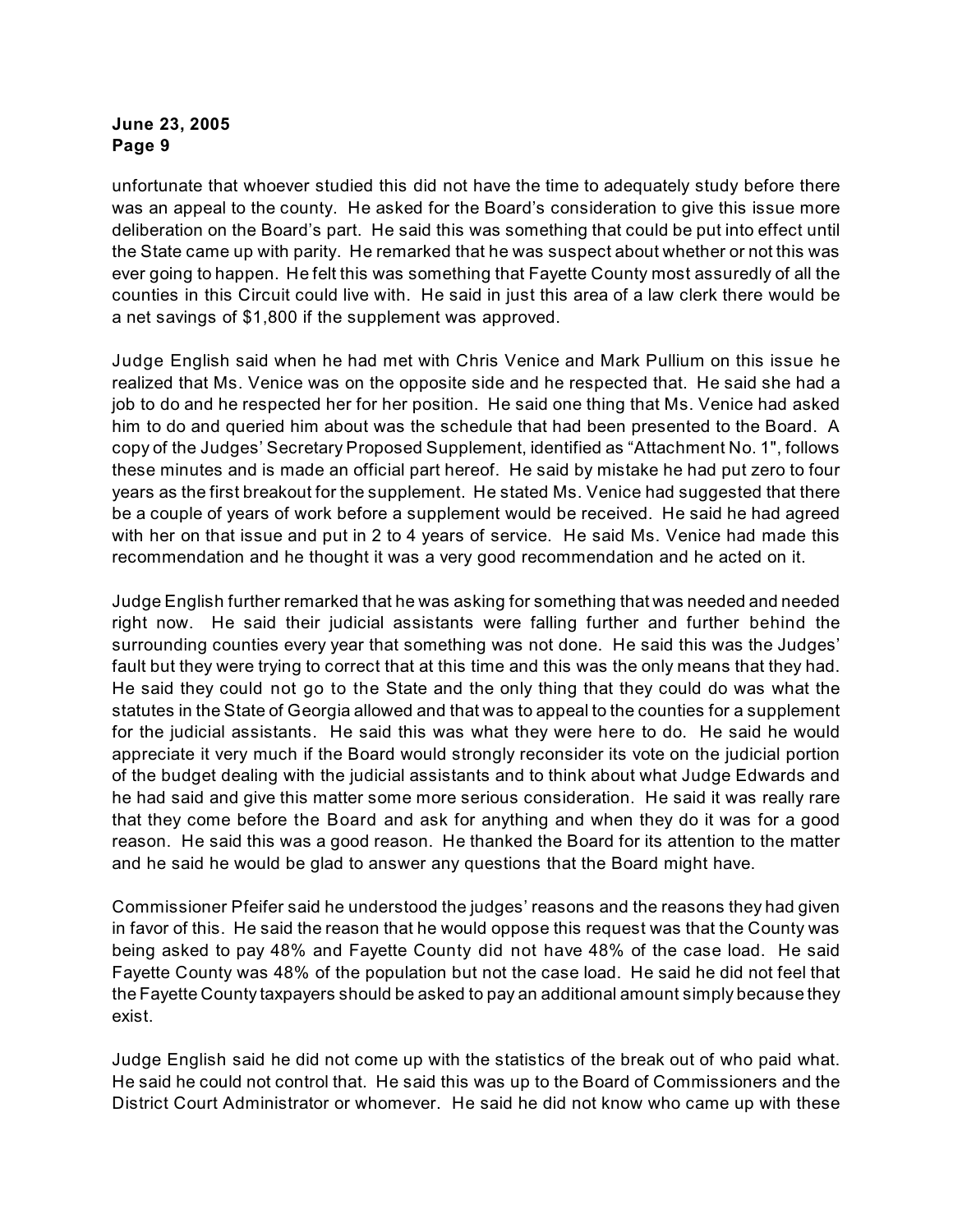statistics but the Judges had nothing to do with that. He suggested if the Board was going to try and penalize the ladies who worked for them simply because the Board did not like the statistics, then that should be brought to the attention of somebody who could correct it. He said if he could correct that, he would try his best to do so but that was beyond his area of responsibility.

Commissioner Pfeifer interjected that he thought this had been corrected during the Board's budget hearings.

Judge English remarked that he was not aware of that.

Chairman Dunn remarked that this Board would never punish Judge English's employees for anything. He said they had never done anything bad so there was no punishment involved. He asked if the break out that Judge English had presented to the Board was based on the population of each county or was it based on the case load provided by each county in the circuit.

Judge English replied that the figures came from the District Court Administrator and the percentages used in these figures were the figures used for the current supplements of the Superior Court Judges. He said he understood that this was not based on population.

Chairman Dunn said Fayette County did not have 47% of the case load in this Circuit but Fayette County did have 47% of the population. He said the work load was not created by the citizens of Fayette County but created by the people outside of this district.

Judge English said he did not know how the Board was defining case load but he could say as a Superior Court Judge 95% of his work was here in Fayette County. He said he did not know what case load meant. He said he did not count cases and he did not know who did that except for Fred Roney. He said he did not know what a case meant. He asked if a case meant that if a contempt was filed on a divorce case that would be a new case. He said he did not know. He said he could tell the Board that disproportionately the amount of work done in this circuit was in Fayette County. He said he used the word disproportionately with no negative connotation. He said Fayette County had the lion's share of cases that they worked on in any given year. He said he could assure the Board that over 47.8% of their court time and time spent in the office was dedicated to Fayette County.

Commissioner W ells asked Mr. Pullium to clarify this.

Mr. Pullium remarked that the historical practice that he believed was based on State law was that salary supplements were based on the population percentages of the respective counties. He said the 47.8% was Fayette County's percent of the population of the Griffin Circuit. He said all of the salary supplements were prorated based on population.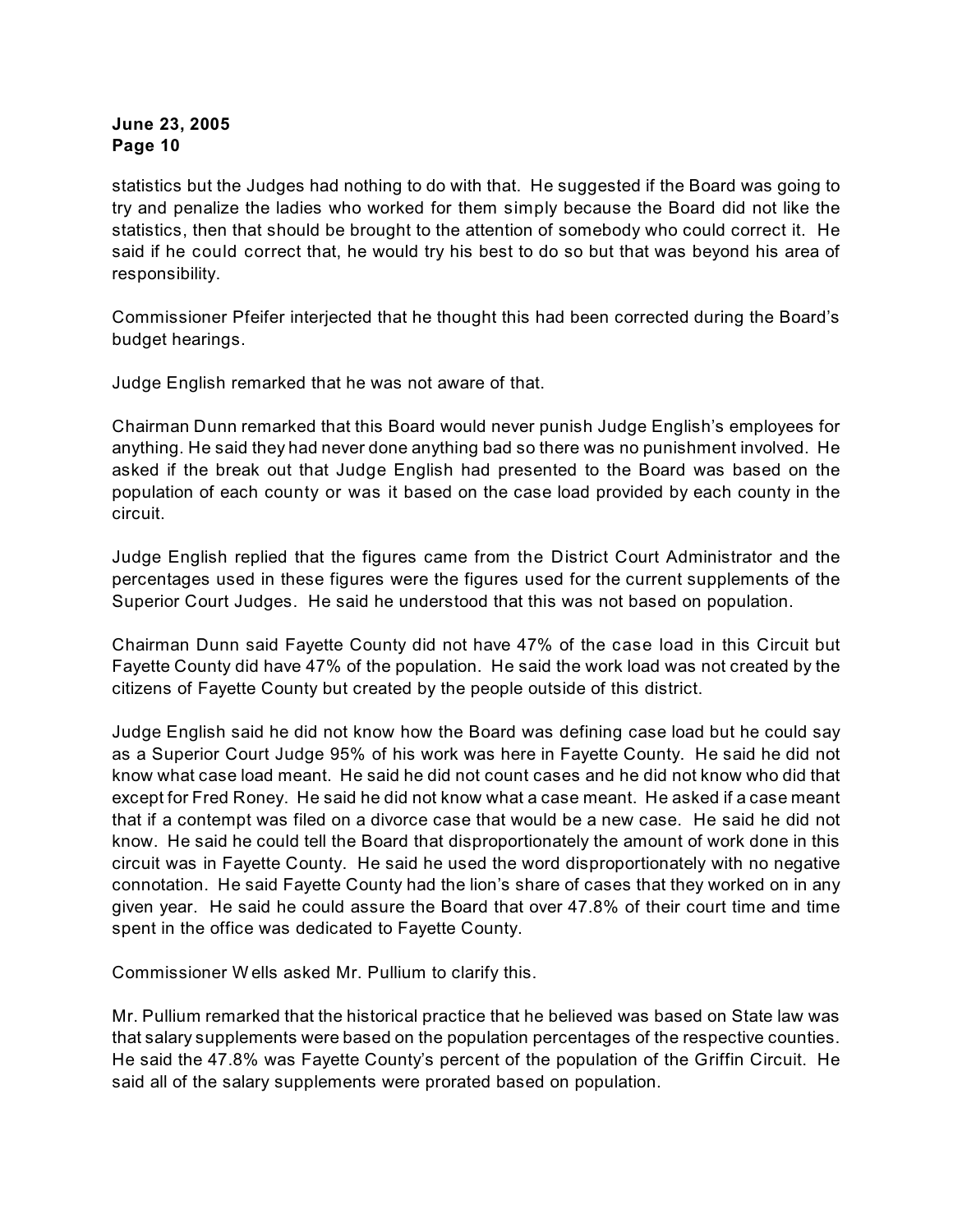Commissioner W ells asked if this was based upon traditional methods or on legislation or what.

Mr. Pullium replied that it was his understanding that this was based on State law.

Chairman Dunn pointed out that part of Mr. Roney's budget was based on the population served and the other part was the case load from the jurisdictions.

Commissioner Frady said there was two parts and this was probably an average.

Chairman Dunn said when the Board deals with the budget from Mr. Roney, it looked at both sides. He agreed that salaries had been adjudicated based on population but other court services and other dollars for other services come from case load. He said the question was which one was this.

Mr. Pullium responded that it was based on population percentage and was 47.8%.

Chairman Dunn said he did not know what was right or what was wrong.

Commissioner Frady said he did not know if this was an average or was actual population. Chairman Dunn said this was also something that the Board of Commissioners could take a look at. He said the Board had to be holistic when it came to how the Board deals with State employees. He remarked that most of the State employees at one time or another asked for supplements. He said the State government was famous for not giving people the salaries that most State employees feel they were worth. He said the Board would agree with that. He said there was no one on this Board who would contest that the Chief Judge of the Circuit should have somebody working for him for 17 years and be paid \$40,000. He said the Board could not understand why year after year this approach was made that the Judges' staff was not given raises by the State of Georgia even when the Judges themselves have gotten raises from the State. He said he had watched the budgets over the last seven years. He noted that the Judges had not gotten raises over the last couple of years. He said there were many of the positions not just the Judges but there were people in the Health Department, people in the District Attorney's Office and in the Extension Service. He said these were people in State positions all of whom more money. He said the Board would like to say it would support them in their petition to the State but the question becomes is it the role of the individual counties of Georgia to pay State employees when the State will not pay them. He said this was a bad situation and there was no doubt about it. He said there was one thing that concerned him and that was the Board had always been informed if a supplement was given then as long as that person was in that job the Board could not take the supplement back. He felt there needed to be clarification on that.

Attorney Davenport said he would be happy to provide that information. He said the issues that he was aware of had to do with elected officials and jurisdictions where cases were decided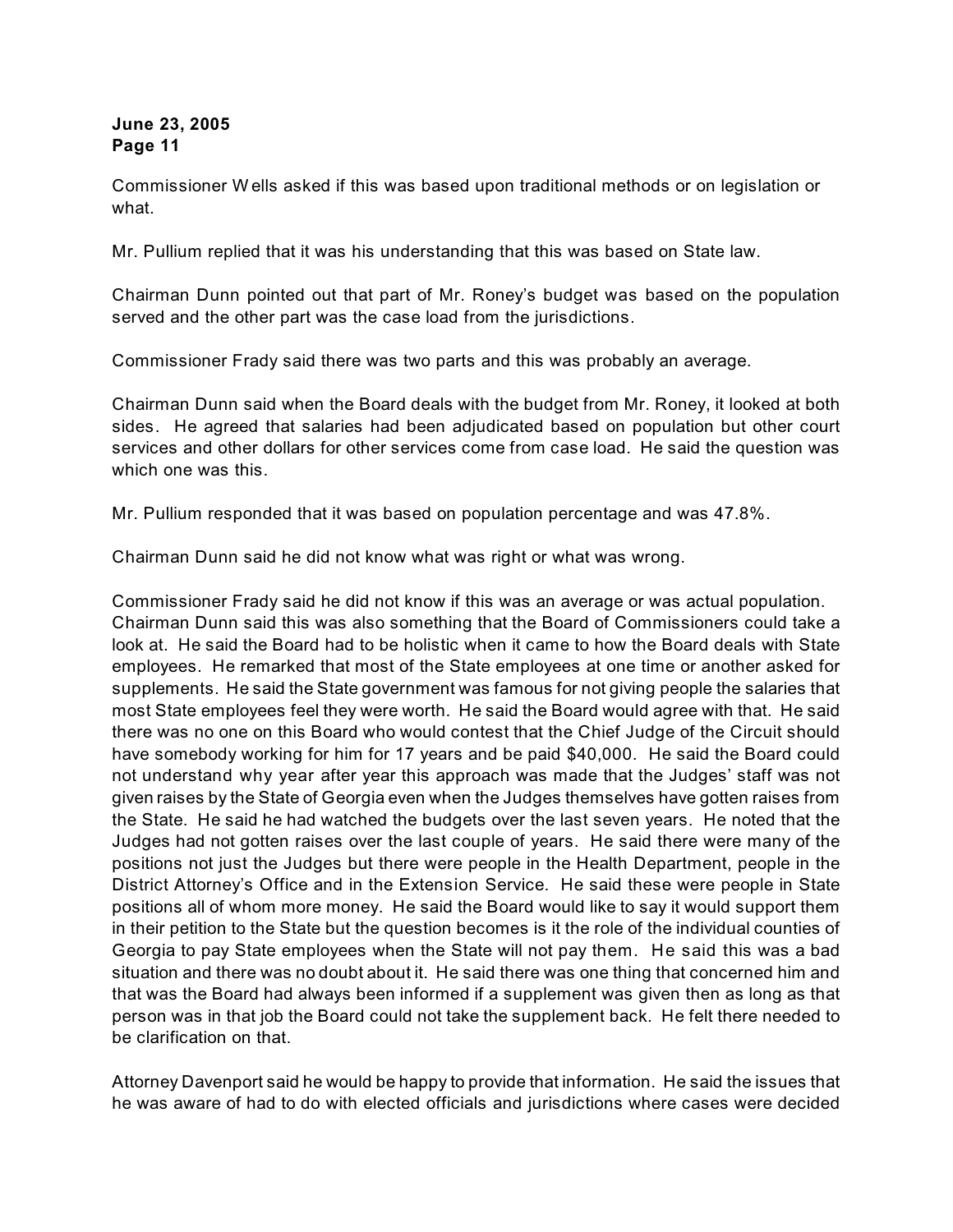and where jurisdictions tried to reduce supplements. He said the ruling was that this could not be done and that did involve elected officials.

Chairman Dunn remarked that many of the elected officials at the State level had supplements. He felt the county would be even more inundated with a lot more requests for supplements if some of the staffs were given supplements on State positions. He said he did not remember the last time a State employee received a supplement from the county. He said some of the elected officials had received supplements and those supplements continue.

Commissioner Frady said the Board had given a supplement to the constitutional officers and judges approximately seven years ago.

Chairman Dunn said it had been quite a while ago but the supplements remain in place and they continue to increase. He said he agreed with Judge English that it was probably unlikely that the State was going to help with this. He said the Board certainly appreciated what Judge English had said and no one could possibly disagree with anything that Judge English had said. He said these judicial assistants were certainly outstanding employees, very easy to work with and a pleasure. He said he did not know if the Board could help and did not know if it would be the best thing for the Board to do.

Commissioner VanLandingham said the failure of the Board to do anything on this tonight would not preclude the Board from doing something at a later date after the Board had time to research the possibility of this supplement evaporating. He said he would hesitate to vote on this tonight not knowing if it could be done or not. He said he would certainly keep it in his mind and after the Board received an opinion that it could be withdrawn if the State increased it then he would look at it more favorably. He said tonight he would not want to vote on this. He said the Board could increase the budget after this information was obtained. He said he would hesitate to vote on this tonight not knowing what the law was on it.

Commissioner Frady asked Judge English if his employees were on the State merit system.

Judge English replied no. He said they were State employees but they had their own system. He said the reason for them even beginning this thought process about how they were going to assist their judicial assistants was exactly what Chairman Dunn just commented on and that was the hesitancy of the State to ever help these assistants. He said this became very apparent to them this year when he personally made three trips to the Capitol to meet with the Legislative Committee regarding Judicial Assistants and their retirement package. He said their Judicial Assistants had to work for thirty years and reach the age of 60 before they would qualify for retirement at the 50% of what their salary would be. He remarked that these Judicial Assistants worked for the judges at will and were under no contract. He said the judges could relieve these assistants at any time they wanted to. He said the seriousness of this became apparent when one lady in South Georgia who was a Judicial Assistant for a judge who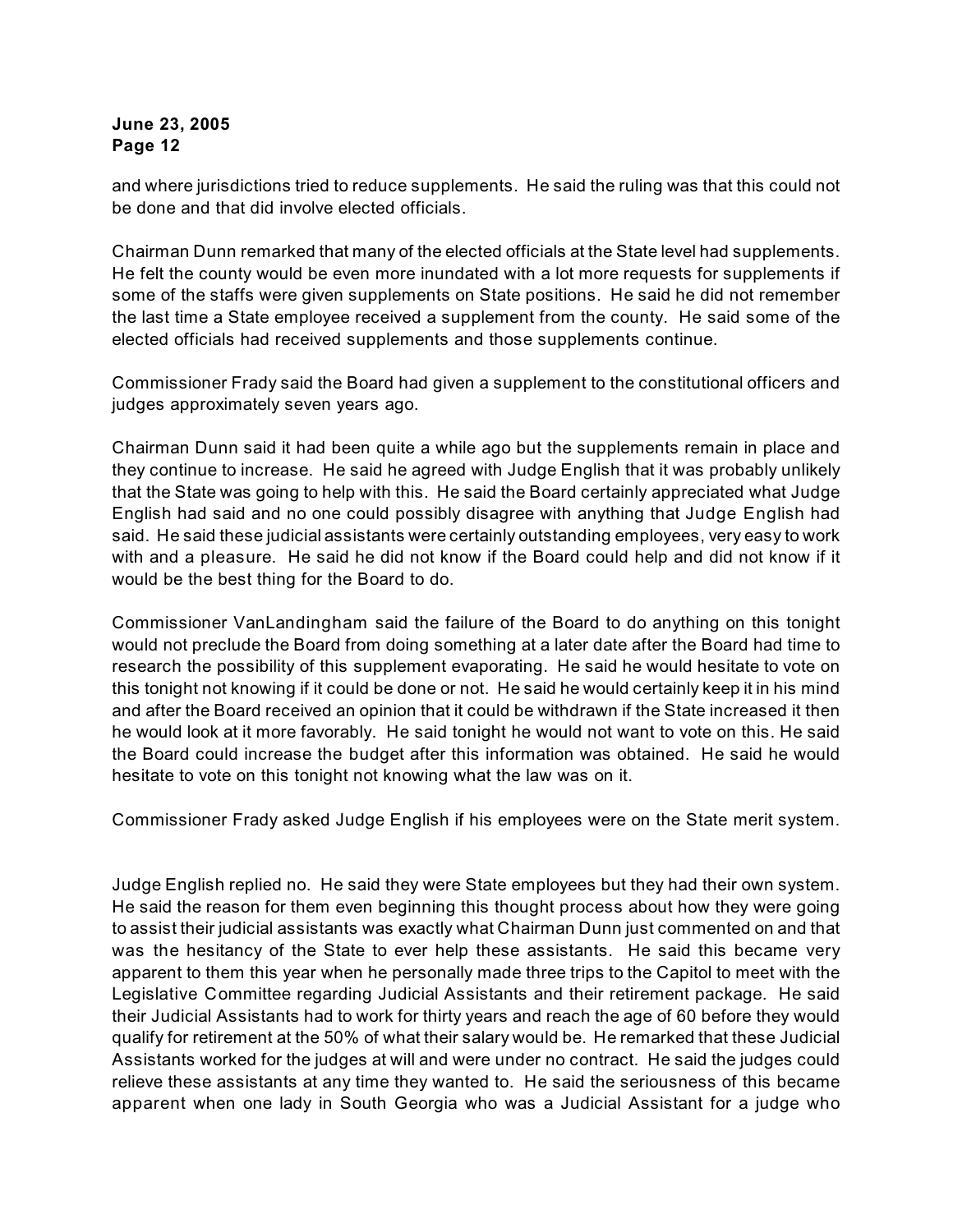decided that he was going to retire after 22 years of sitting on the bench. He said this Superior Court Judge left and there was no place for this lady to go. He said there was no merit system for her and she had no protection. He said there was no program in the State that would allow her to transfer unless she could find a job with another State department. He remarked that she did not have the requisite number of years in and she did not have the requisite period of service in for that judge and she was out in the cold. He said she was told that she was out of a job, no where to go, no retirement to speak of and basically she had nothing. He said this woman was a single mother with a child. He said this became his crusade for these assistants. He said he felt this was so inequitable. He stated he went to the Legislature and apparently it had done very little good.

Judge English further remarked that he did not know how many judges stayed today much over 16 years. He said at 16 years of service a judge was fully vested and could retire with complete benefits. He said at 16 years of service if a judge left the bench then his judicial assistant had no where to go, no other employment opportunity and no protection from retirement. He said this was the only thing that was available that they could use to help these judicial assistants. He said the Board could probably find on one hand the number of judicial assistants across the State that stay with a judge for 25 or 30 years because judges just did not stay that long. He said this was the only thing that he had seen out there that was available to help these judicial assistants. He said he put his efforts into making something more equitable for the assistants. He said this was something whether the Board liked it or not and whether it approved of it or not was recognized by the State Legislature and the reason obviously that they had put this statute in place that would allow counties to give Superior Court Judges' judicial assistants supplements. He said this was a realization that the State was not going to help. He said these judicial assistants needed assistance from other bodies. He said it was unfortunate that he had to come before the Board. He said he would rather be any place other than standing here asking the Board for money. He said he did not do it hesitantly and this was one of the reasons that really got the ball rolling on this and that was that this was the only place that he could turn.

Chairman Dunn said he was prepared to vote on the budget tonight the way that it was, but if his colleagues would agree he could commit to Judge English to do a mid year review of this just with Judge English and Judge Edwards for these four positions. He said the Board could review this in a December time frame and if the Board voted to do it then it would take effect during the first part of the calendar year. He said the Board would need to look into whether or not these supplements were permanent and if the Board could take them away. He said there were other issues involved. He remarked that certainly the issue of the retirement system was absurd and the Board would not be able to help with that.

Judge English said this was the reason he felt so emphatic about this. He said he understood the Board's position. He said he did not like it but he understood it. He felt it was probably, from where he sat, the easy way out for the Board. He said this was his opinion and he was entitled to it. He commented on the other counties surrounding Fayette County. He said the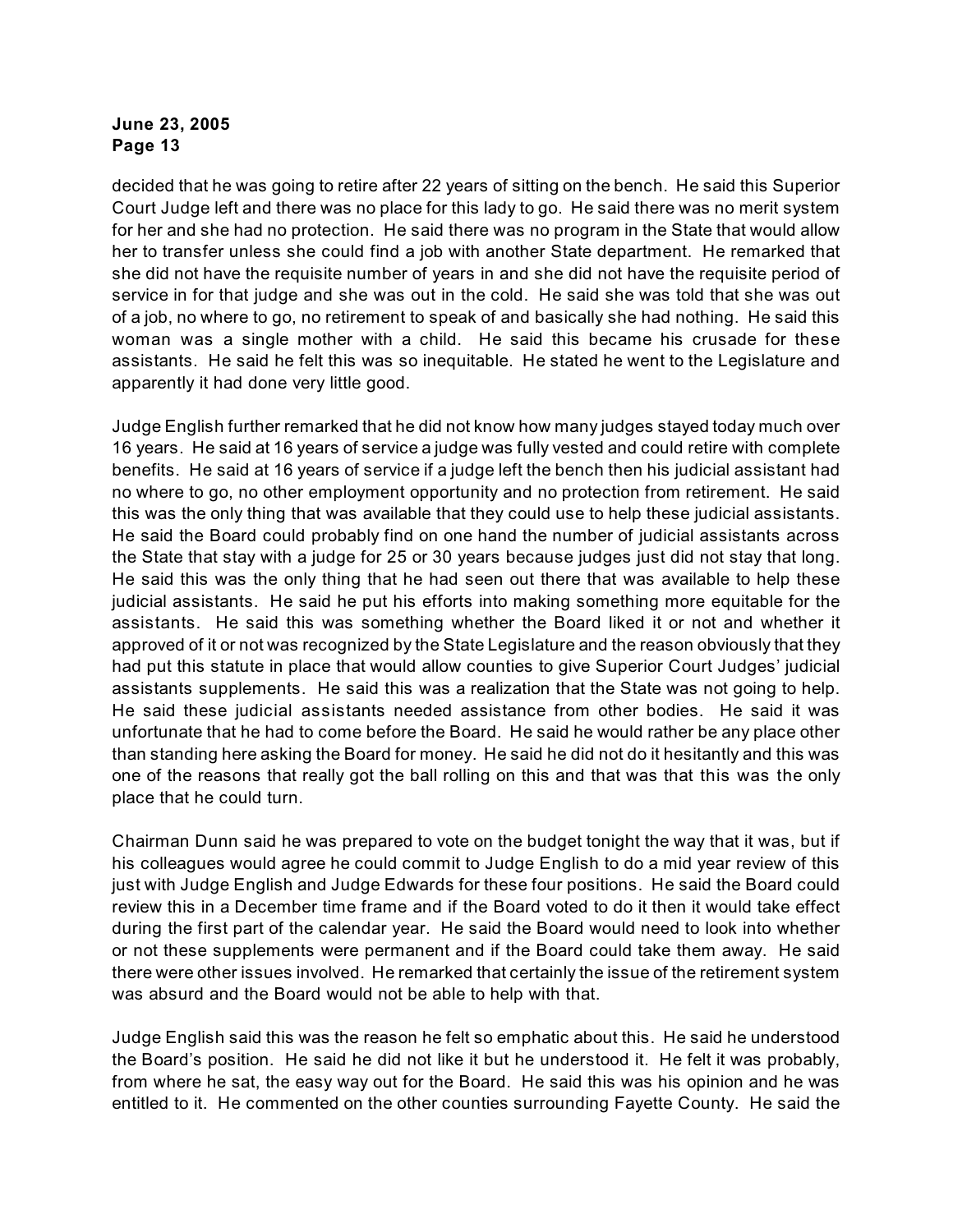Board could go to any county in the metropolitan area and their salaries were almost double that of that Fayette County Judicial Assistants' salaries. He said the way they got around the supplement terminology was that they became not only State employees they also became County employees. He said not only were they given County paychecks but they were given County insurance, County retirement. He said not only were the Fayette County Judicial Assistants falling behind in just the basic necessities of a paycheck but they were falling behind in retirement, insurance and everything else. He said the Judicial Assistants here have basically a State salary and what the Commissioners would approve through the authorized statute that allowed supplements. He said he hated the term "supplements" now because some of the Board members were opposed to it. He said in any event that was why he felt strongly about it and that was why he was before the Board. He said he was sorry if he had said anything to offend anybody because he certainly had not meant to offend anybody. He said he was very, very, very committed to this cause more so than any other cause outside of court that he had done in his history as a Superior Court Judge. He said he appreciated the opportunity to come before the Board.

Chairman Dunn commented on Judge English's remark about people in certain jurisdictions who were on benefit programs for both the State and the County. He said the Board had been informed of that too and also that a person could only be part of one of those systems and the people on both were going to have to give up one.

Judge English interjected that he had not said these people were in both.

Chairman Dunn said there were some who were found to be in both.

Judge English said he had not made that statement. He said the employees were State employees and draw a State paycheck but they should not be covered by State insurance because they have County insurance. He said they did not have retirement because they had County retirement which in some counties was better than the State retirement.

Commissioner Frady said the employee would have to make a choice and Judge English replied yes that was correct.

Commissioner Frady felt it was ridiculous that these employees had worked for 19 years and only made \$28,000. He said there were 700 Fayette County employees and most of them were taken care of by the county policies and how they got paid. He said something that he had to work through was giving supplements to someone else's employees when he could not and did not have a policy to do that with the other county employees. He said he did not have a problem paying people what they deserved and he was sure the Judicial Assistants deserved a supplement. He said it was hard for him to try and justify that when he could not give supplements to the other county employees.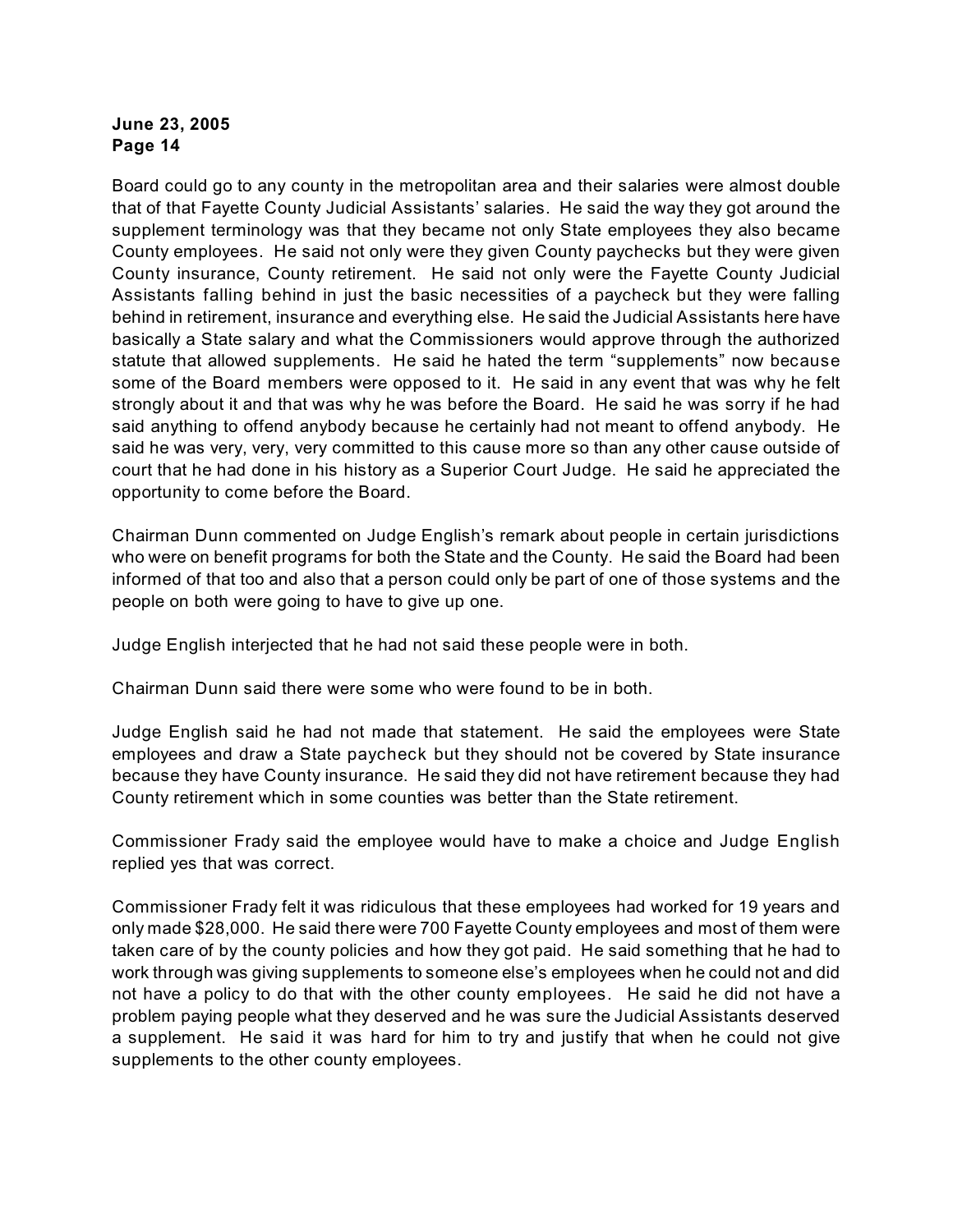Judge English said he certainly understood Commissioner Frady's position. He said one thing that he would mention was that these judicial assistants were State employees by name only. He said he did not know of any State work that was done in the Fayette County courthouse. He said they were County Superior Court Judges and not State Court Judges. He said these judicial assistants work for Fayette County and all of their work was county work.

Commissioner VanLandingham said he hoped that Judge English did not take his reservations in not voting tonight as a refusal.

Judge English replied no he did not and said that he thought that was an excellent idea. He said that was what he was hoping Chairman Dunn would agree to.

Chairman Dunn said he had suggested a review of just this issue being brought to the Board in December.

Judge English said he would appreciate anything that the Board could do to assist them in this. He said if the Board could not, he did not know of anything else that could be done. Chairman Dunn said he did not believe that he could vote to change the budget that was before the Board tonight but if the Board was willing to do it the Board could commit to Judge English to review this issue and only this issue in December of this year.

Commissioner Frady said the Board could revise the budget any time.

Judge English said he appreciated the Board's willingness to do that. He said this was a terribly serious issue.

Chairman Dunn said the Board was aware that this was a serious issue. He said the question was the equity issue. He said if the Board solved this with the Superior Court Judges, then the Board would have every other State employee in the region in here asking for the same thing. He noted that their people were underpaid too. He said the Board would have to figure out what was doable and what was not from the Board's standpoint. He felt it was good for everyone in this room as well as the public to have learned how remiss the State was in paying some of these employees. He said the Superior Court Judges was not the only organization with this problem.

Judge English said as he looked around, they were the only people present fighting for their judicial assistants. He thanked the Commissioners for their consideration.

Chairman Dunn asked if anyone else wanted to speak on the budget. Hearing none, he asked for the Board's pleasure on this item.

Mr. Pullium asked for the Board's consideration for the motion to reallocate the funding for the salary and benefits for the merit pay in the amount of \$611,252, the gasoline funds in the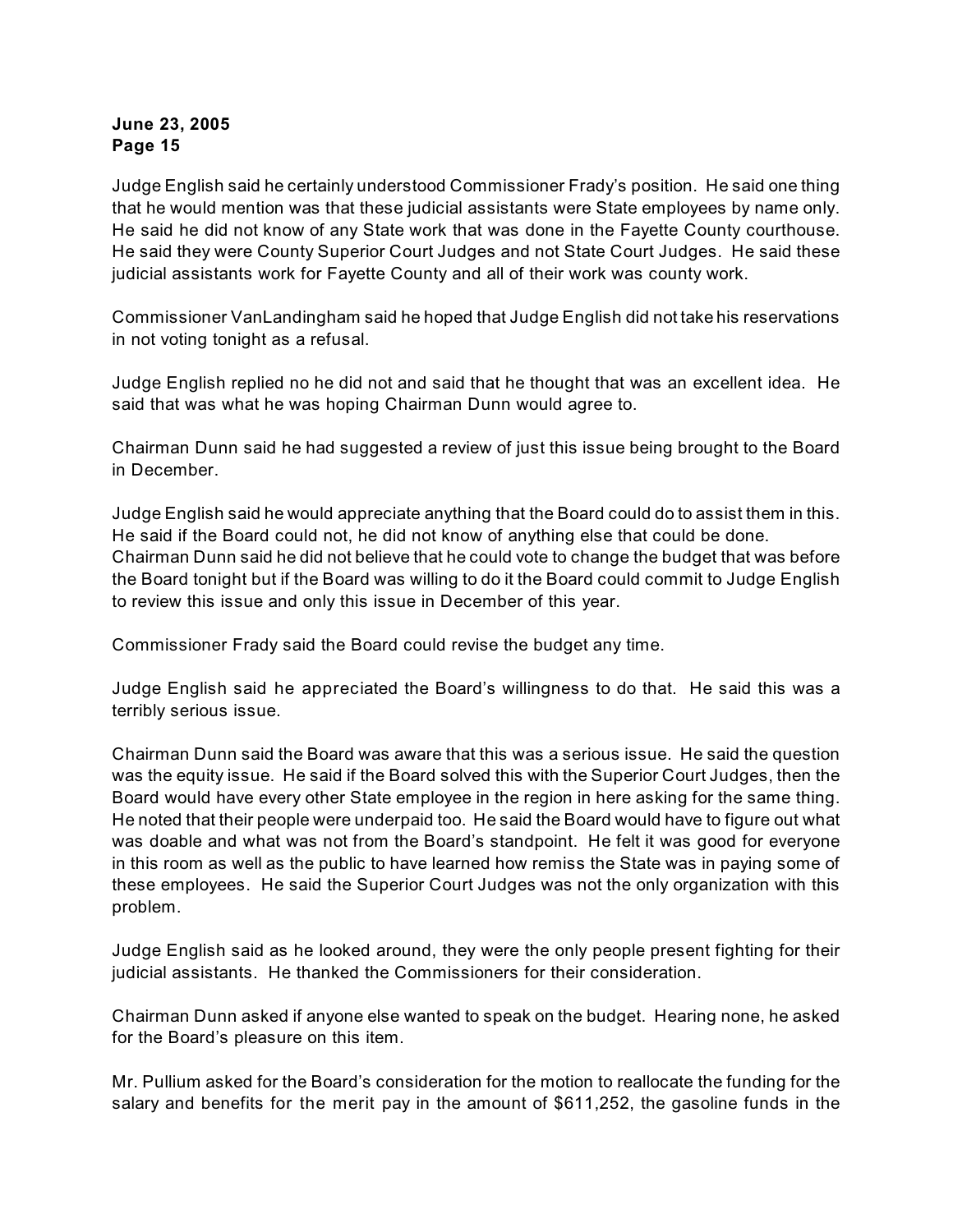amount of \$513,764 and the computer equipment funds in the amount of \$107,968 for a total reallocation to the contingency fund in the amount of \$1,232,984.

On motion made by Commissioner Frady, seconded by Commissioner Pfeifer to adopt Resolution No. 2005-08 approving the annual budget in the amount of \$196,825,137 for fiscal year beginning July 1, 2005 and ending June 30, 2006 with merit pay funds, gasoline funds and computer equipment funds in the amount of \$1,232,984 being moved into the Contingency Fund for disbursement to all departments as needed, discussion followed.

Chairman Dunn remarked that the Board was moving some funds for merit pay, gasoline and computer equipment into the county contingency fund. He said this did not change the budget and the budget that was available to any of the county's departments. He said every department would still get every penny. He said the Board was simply centralizing the distribution and acquisition of these funds to the county because it will be cheaper and more efficient to do it that way.

Commissioner Frady said by moving these funds, it would save the taxpayers' money. He said that was exactly what this Board was trying to do.

The motion carried 5-0. A copy of Resolution No. 2005-08, identified as "Attachment No. 2", follows these minutes and is made an official part hereof.

# **PETITION NO. 1143-05:**

Director of Zoning Aaron W heeler read Petition No. 1143-05, Dorothy Price and Patricia Price, Owners, and L.H. (Dan) Davis, Jr., Agent, request to rezone 2.77 acres from A-R to C-H to develop a Convenience Store/Service Station and a secondary building. He said this property was located in Land Lot 70 of the  $5<sup>th</sup>$  District and fronted on Price Road and S.R. 85 South. He said the Planning Commission recommended approval with conditions 4-1 and Staff recommended approval with conditions.

Dan Davis, Jr., Agent for the owners, said he was with Integrated Science and Engineering and represented Dorothy and Patricia Price. He said the property was adjacent to Price Road and the family had lived there for a long time. He said this project had been active for quite a while. He said this item was discussed before the Planning Commission in the Fall of 2004. He said they had run into issues with the D.O.T. regarding access and it took approximately six months to work out access to the property. He said there were concerns by the D.O.T. regarding the amount of traffic that might be entering and exiting this site with the design being a 55 miles per hour in that area. He said they had reached a consensus with the D.O.T. after some time wherein they would grant an access to the property off of the right-of-way and in turn there would be substantial improvements made along S.R. 85 that would provide for safety. He said it had taken them to this point to resubmit this request. He said there were conditions recommended by the staff and the applicants had no objection to any of the conditions. He said there was a little bit of confusion on his part about the 30 foot right-of-way on Price Road.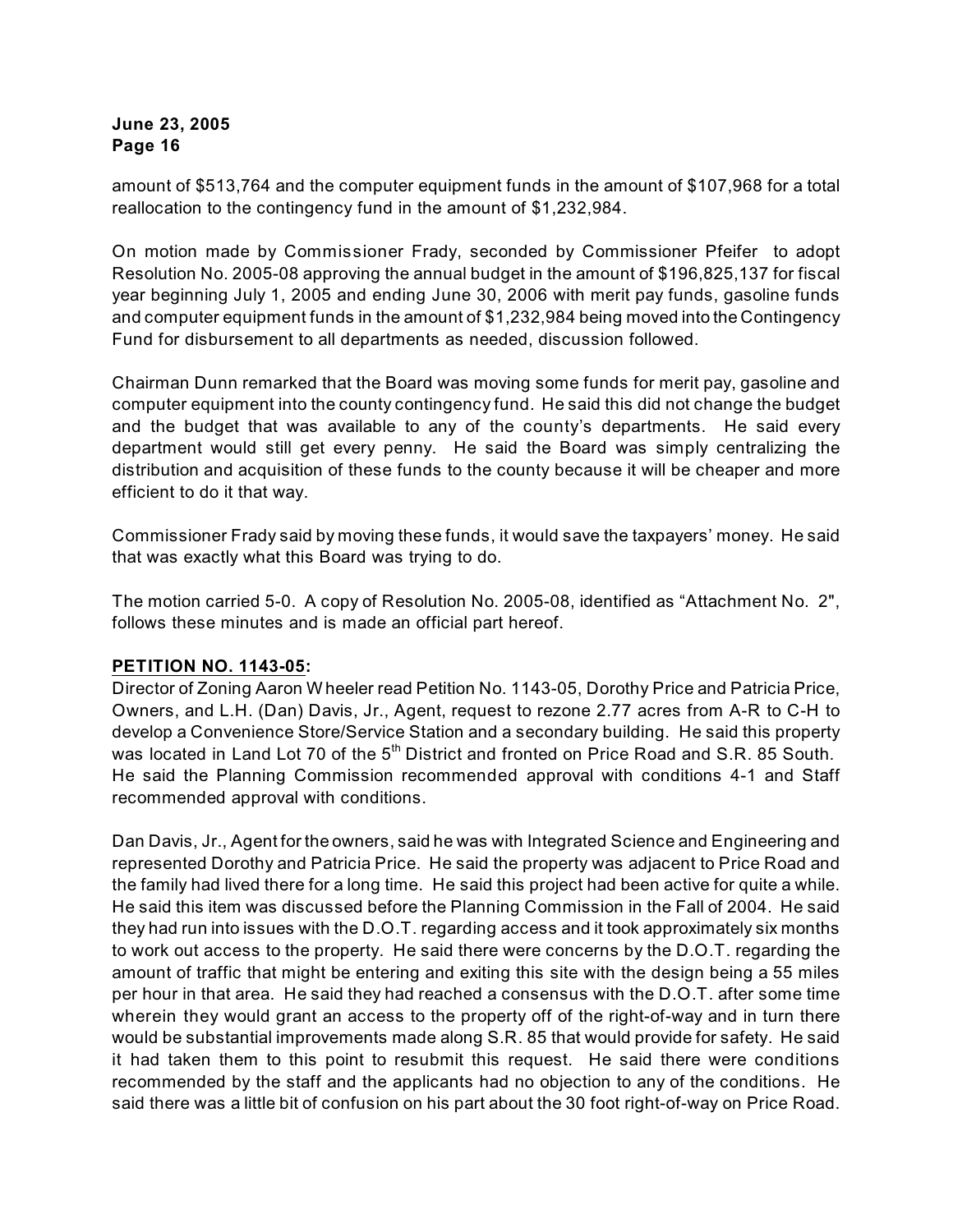He said he thought this had been previously dedicated and in fact it had not. He said applicants had no objection to the 30 foot right-of-way being dedicated to Fayette County. He said he had nothing further to add and he would reserve the remainder of his time to answer any questions that the Board might have.

Chairman Dunn asked if anyone wished to speak in favor. Hearing none he asked if anyone wished to speak in opposition to the request. Hearing none, he asked for the Board's pleasure in this matter.

Chairman Dunn clarified that this area was included in the Highway 85 South overlay district.

Mr. W heeler responded yes, it was included in the overlay and the specific name was the General State Route Overlay.

Chairman Dunn remarked that there were some architectural standards that would have to be adhered to.

Mr. W heeler stated yes that was correct.

Chairman Dunn said there had been a recent problem on S.R. 54 where a stop work order had been issued because somebody had not abided by the standards.

On motion made by Commissioner W ells, seconded by Commissioner Frady to approve Petition No. 1143-05 with two conditions. The motion carried 5-0. A copy of the recommended conditions and Staff's Analysis and Investigation, identified as "Attachment No. 3", follows these minutes and are made an official part hereof. A copy of the Ordinance and Resolution approving Petition No. 1143-05, identified as "Attachment No. 4", follow these minutes and are made an official part hereof.

## **ORDINANCE NO. 2005-16 - AMENDMENTS TO THE FAYETTE COUNTY ZONING ORDINANCE REGARDING ARTICLE V. GENERAL PROVISIONS, SECTION 5-9, SINGLE-FAMILY DWELLING, A. ADDITIONS TO A SINGLE-FAMILY STRUCTURE; AND RESOLUTION NO. 2005-07 - EXEMPTING CERTAIN BUILDING ADDITIONS FROM MAXIMUM SQUARE FOOTAGE REQUIREMENTS APPROVED:**

Director of Zoning Aaron W heeler read the proposed Amendments to the Fayette County Zoning Ordinance regarding Article V. General Provisions, Section 5-9. Single-Family Dwelling, A. Additions to A Single-Family Structure. He said the Planning Commission recommended approval 5-0. He remarked that there was also a Resolution for the Board's consideration exempting certain building additions from maximum square footage requirements.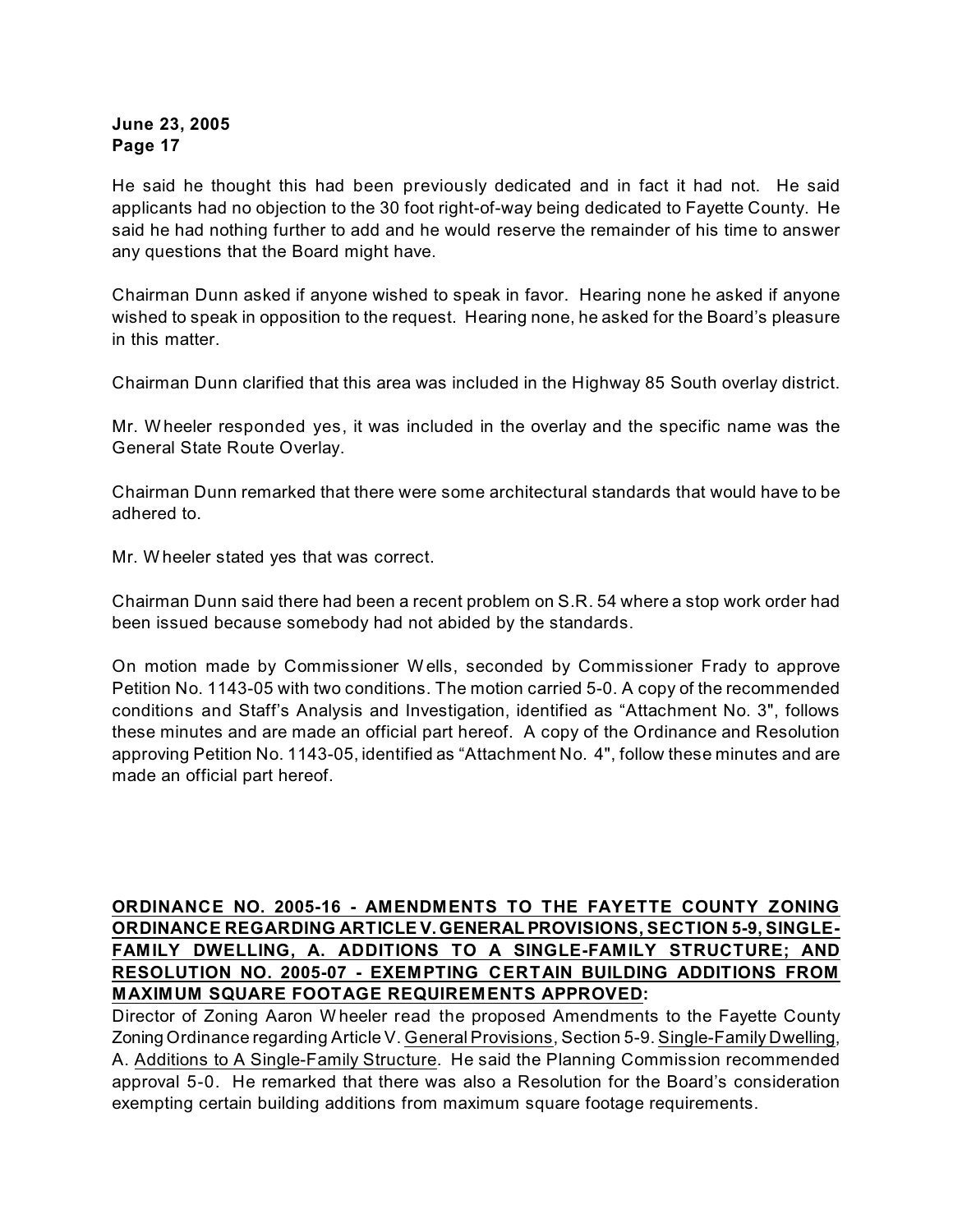Chairman Dunn asked why this amendment was back to the Board for a second time.

Mr. W heeler replied that staff had brought back a Resolution and a detailed explanation as to why this was necessary and what conditions had caused or allowed structures to be built above and beyond the height of the square footage limit that the ordinance limited them and how this would be remedied. He said one of the remedies was the amendment before the Board that would be included in the ordinance. He said currently accessory buildings were not allowed to exceed 900 square feet. He stated the current policy was that accessory buildings be attached via a heated and cooled corridor not by a breeze way. He said this actually puts the wording into the ordinance to support the policy that was already in place and being used.

Chairman Dunn said it was the Board's understanding that in the past some of these things were built and did not follow the county's precise ordinance because the inspection process was not complete enough to catch it.

Mr. W heeler replied yes that was correct.

Chairman Dunn clarified that this had now been changed and Mr. W heeler replied yes it had been changed.

Chairman Dunn said he also remembered the Board being concerned that anybody who had built something that did not comply with this ordinance was not going to be negatively affected and they would be grand fathered.

Mr. W heeler remarked yes, they would be grand fathered. He said the Resolution takes care of that.

Commissioner Frady said he had a question on Section 5-9. He said staff was amending this because people were trying to build larger than 900 square feet buildings and not attach them to the house. He said the Resolution stated that all additions to a single-family dwelling and not just 900 square feet plus buildings must be attached to the primary structure and have a heated and cooled breeze way.

Mr. W heeler replied yes that was correct. He said an accessory structure was accessory to the single-family residence in that it was not attached to the residence and therefore could not exceed 900 square feet. He said at any point the Board wanted to exceed 900 square feet it must become part of the primary residence and this provided for that process telling them how they need to attach it. He said they could either do this by a common wall. He said if they did not want it by a common wall then it would need to be done through a heated and cooled corridor with these dimensions.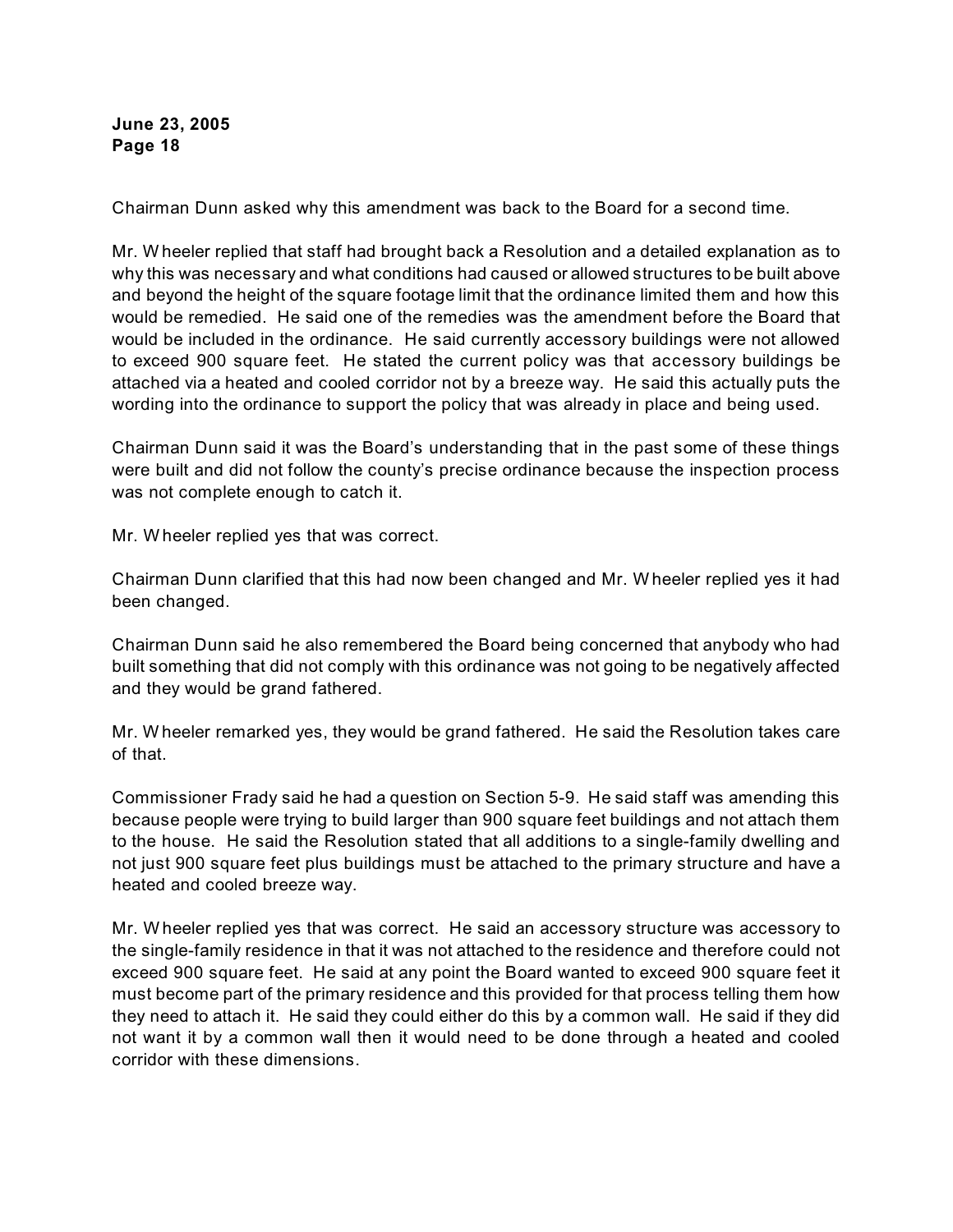Commissioner Frady asked why the corridor had to be heated and cooled if it was attached to the outside of a residence.

Mr. W heeler replied that by definition making it heated and cooled actually made it part of the residence itself.

Commissioner Frady asked if a garage was part of a residence.

Mr. W heeler replied yes it was.

Commissioner Frady remarked that there was not many of those that were heated and cooled. He said he had a garage with a breeze way that was not heated or cooled. He said it was 9 feet by 6 feet and had windows. He said he did not understand the process of having people to do this. He felt this was an added expense that would not help the people one bit.

Commissioner VanLandingham said he agreed. He said he could see it being attached and a limit to the size but questioned having to heat and cool a passage way that people just walk through and did not live in. He said he saw no reason to heat and cool it.

Assistant County Attorney Dennis Davenport remarked that the passage way was not going to be heated and cooled simply to walk through. He said the fact of the matter was that somebody makes a decision to build a garage greater than the maximum square footage. He said if this person makes that decision they would have to make that part of the structure a part of the principle structure. He said for them to leave it separate it would be too big as an accessory structure. He said the person would have two choices. He said they could make the accessory structure 900 square feet or less; however, if they wanted to make it bigger they would have to make it part of the main house through this provision by having the heated and cooled connection to the principle structure. He said otherwise this would allow someone to put something out there that would violate the county's requirement for maximum square footage.

Commissioner Frady asked what the heating and cooling had to do with the maximum square footage.

Attorney Davenport replied that with the heated and cooled connection there would be ability to define that as one structure because it was all part of one structure. He said the problem only surfaces when someone wants to build a bigger structure than was allowed under the county's ordinance. He said this gives the person the ability to do so if they make it part of the principle structure. He said if they did not want to go through the expense of attaching it to the principle structure, they should make it less than 900 square feet.

Commissioner Frady felt that somewhere along the way the heating and cooling would have to stop because there could not be corridor after corridor. He said he just did not understand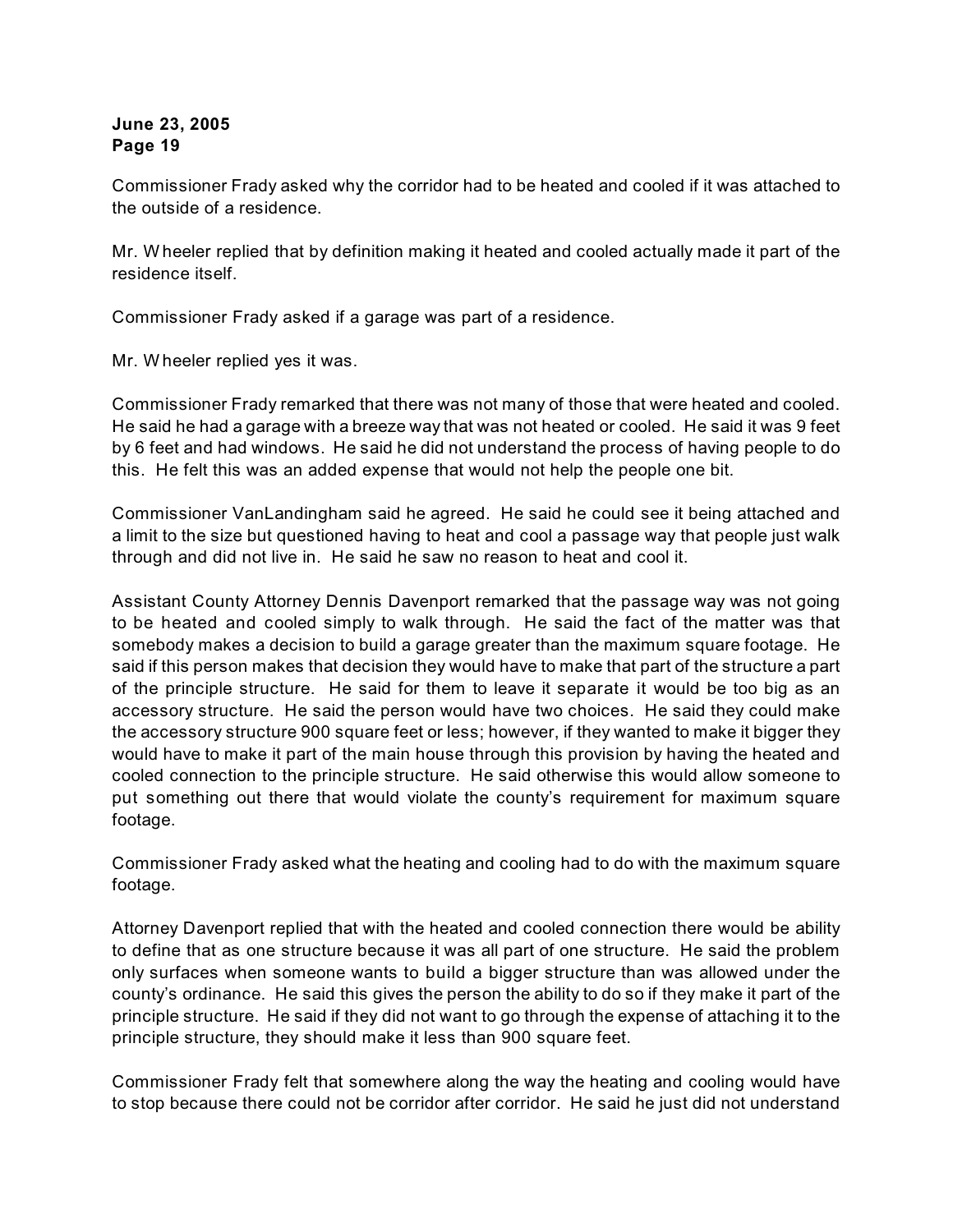why it had to be heated and cooled. He said if the corridor was attached to the house then it would have heat and air conditioning.

Attorney Davenport remarked that the problem never arises if the person has the accessory structure less than 900 square feet. He said it was only when the property owner makes a decision to go beyond the county's maximum that they would have to address this issue and solve that problem. He said there would be a time when it would reach a point where it was not going to be cost effective to put it that way. He said then it would be up to the property owner to resolve it and this gives them a mechanism to do that.

Commissioner Frady called attention to the wording again that said all additions to a singlefamily dwelling must be attached to the primary structure via either a heated or cooled corridor. He said this meant if there was a 500 square foot garage it would still have to be heated and cooled.

Attorney Davenport replied no. He said if a garage was less than 900 square feet the heated and cooled hallway was not even part of the equation. He said it only becomes part of the equation when the garage was greater than 900 square feet because a garage greater than 900 square feet would be an illegal accessory structure. He said by definition it must be part of the principle.

Commissioner Frady asked if verbiage should be included in this if that was the case. He felt this was not addressed in Section 5-9.

Commissioner Pfeifer said that just defined what was an addition.

Attorney Davenport said this would give a definition to make an attached garage and structure with this heated and cooled space one structure. He said otherwise it could be considered an accessory structure and then the other regulations would come into place.

Commissioner Frady felt this needed to be rewritten. He said this was not addressed in this section and the rest of the verbiage was in another section. He said he could not support this in this form.

Commissioner VanLandingham said Commissioner Frady felt if a homeowner came in and read Section 5-9 and it referred to all additions where it could easily say all additions over 900 square feet to a single-family dwelling. He said if over 900 square feet was added in this section there would be no confusion.

Attorney Davenport interjected that it would not be an addition if there was not the heated and cooled square footage connecting the two. He said it would be an accessory structure and that would fall under the regulations for accessory structures.

Commissioner VanLandingham clarified that this was a definition of "addition".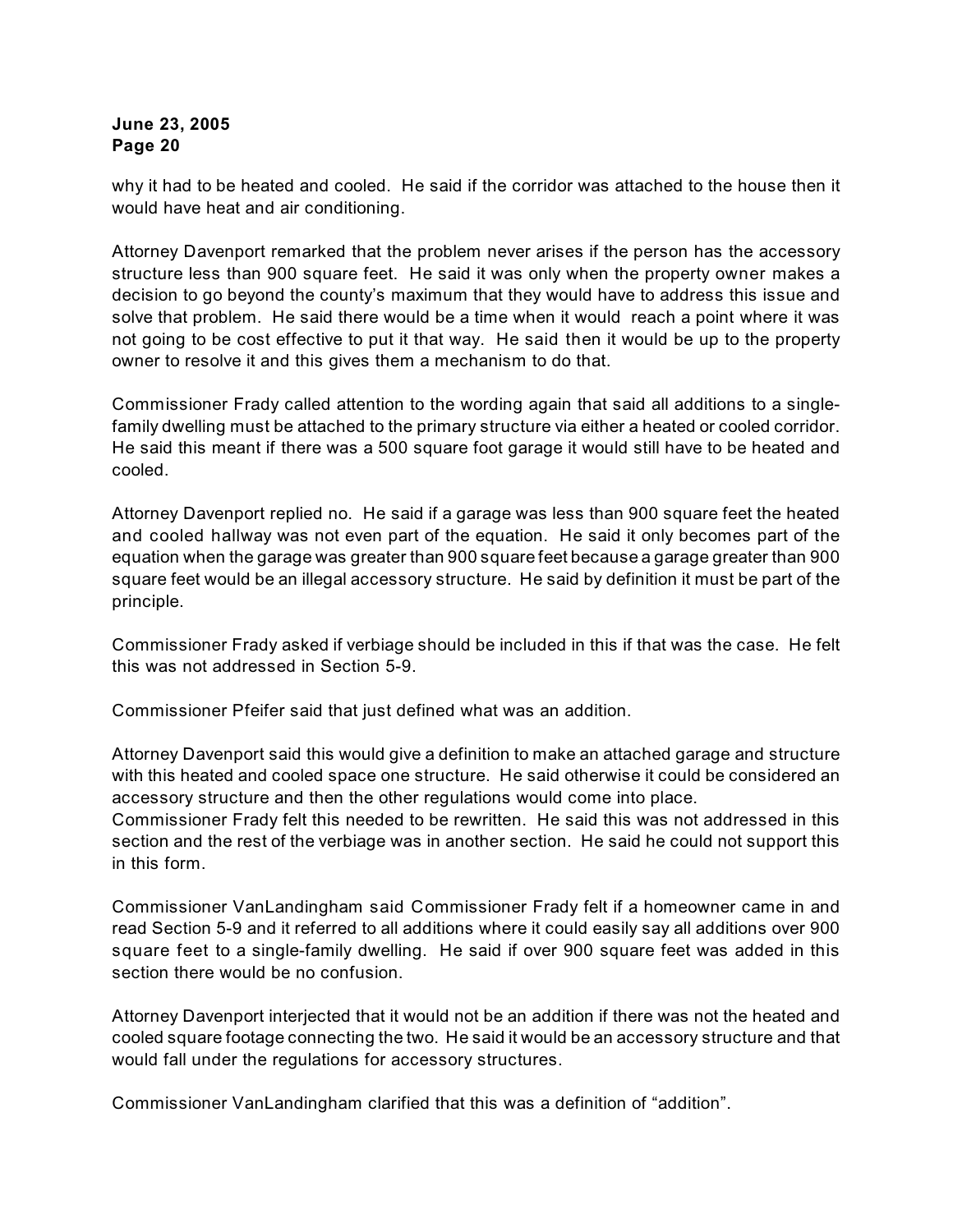Commissioner W ells replied that was correct. She said this did not stand alone and it was not an isolation in the ordinance. She said this was a sub section of this section and this was a clarification of that section.

Attorney Davenport remarked that was correct. He said questions would have to be asked when going through this what type of structure was it - was it an accessory structure or was it a principle structure. He said Section 5-9 gave the county the ability to define the principle structure where there was a question as to whether or not there was an accessory. He said this bridged that gap to be able to say that although this garage was 1,000 square feet with this heated and cooled connection to the principle structure it could be called part of the principle structure without the heated and cooled square footage. He said then it would be an accessory structure and would be illegal.

Chairman Dunn said this was one small section changed in Section 5. He said one would have to read the entire Section 5 to understand what any of this meant.

Attorney Davenport said it was part of the process of learning how to use these regulations for this particular issue.

Chairman Dunn said the Board was looking at a piece of paper where the only thing in front of it was Section 5-9. He said it was really hard to arrive at this conclusion. He said when the entire regulation was read, then there was no problem.

Commissioner Frady said he had read the entire regulation and did not feel this was consistent. He felt something needed to be drafted that everyone could understand and then the Board would not have to amend it later on when problems arise.

Chairman Dunn asked if anyone wished to speak in favor or against this change in the regulation.

Rodney Dickson, 890 South Jeff Davis Drive, Fayetteville said he agreed with Commissioner Frady. He questioned why a breeze way to a garage had to be heated and cooled. He asked how the size of the structure was determined. He said he could build a shop 900 square feet basically anywhere in the county as long as it met the county's criteria for setbacks and so forth. He said at one time in the City a homeowner could build a structure as large as it would fit on the property within guidelines and setbacks. He said he lived on five acres and a father who lived on twenty-five acres. He asked why they could only have a 900 square foot building on five acres of property that matched the house.

Chairman Dunn said this probably related to how many houses could be built on the property. He said if there was a separate building that gets much beyond 900 square feet, it could become a house.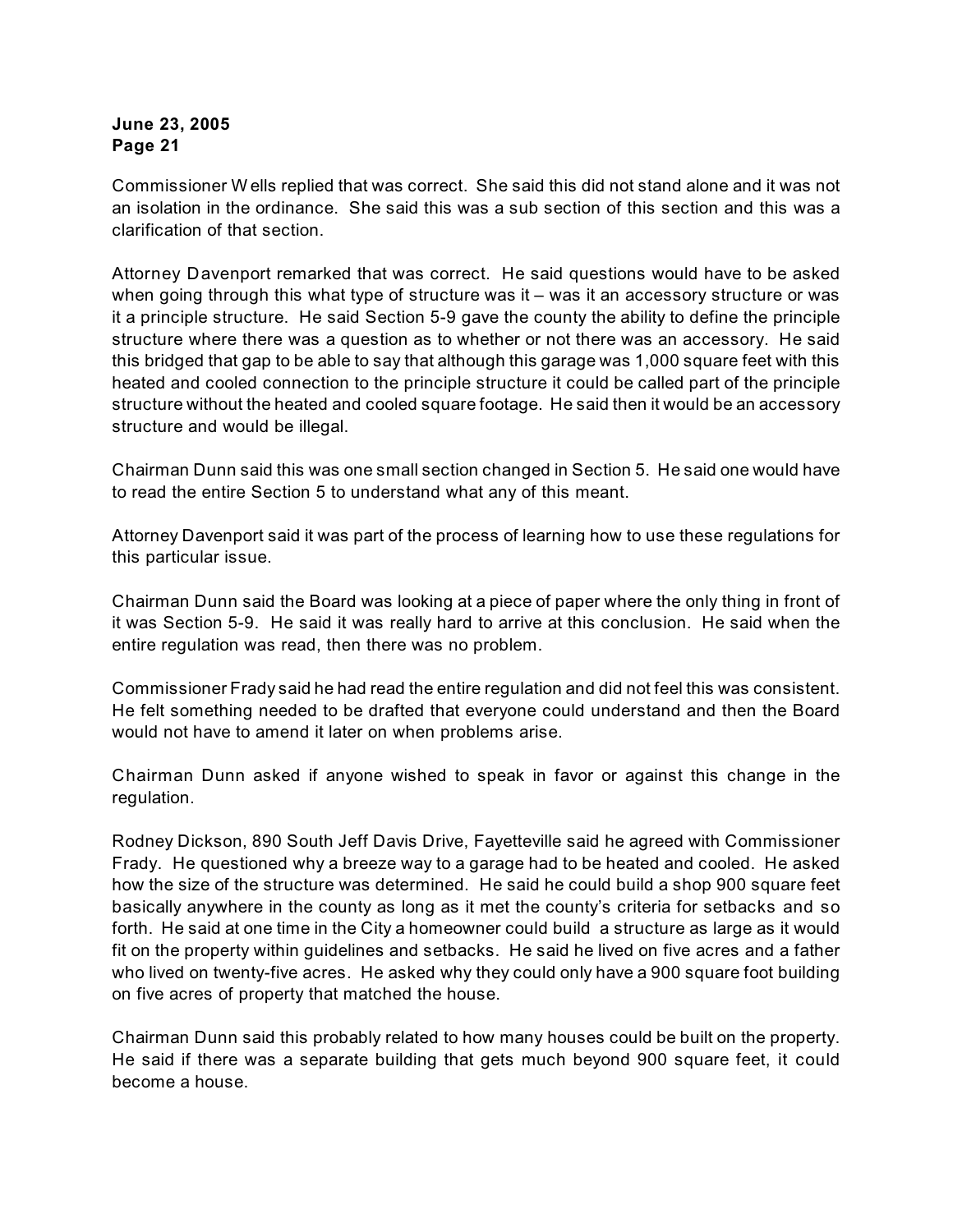Mr. W heeler replied that as an accessory building in most residential districts a person would get two 900 square foot accessory structures. He said the county did have a provision for agricultural residential districts to have farm out buildings. He said if there was 5 acres up to 10 acres the person could get up to 1,800 square feet built on the property. He said above 10 acres it was unlimited but a person would only be allowed one in either case.

Chairman Dunn asked what someone could have on a five acre tract.

Commissioner W ells responded 1,800 square feet.

Mr. W heeler interjected that not knowing Mr. Dickson's specific zoning, he would speculate that Mr. Dickson was A-R which meant that with five acres he could have one 1,800 square foot farm outbuilding in addition to his two 900 square foot accessory structure.

Mr. Dickson questioned why he would be deemed to have two shops that were 900 square feet and he might want one that was 1,500 square feet. He asked why a lot would have to be cluttered up when just one building could be built that would match the existing house in all ways, shape and form.

Attorney Davenport interjected that this could not be done with a breeze way. He said this was the whole problem. He said people had tried to do this with a breeze way and it was not a heated and cooled area and was an illegal structure. He said the code defined the maximum limit of an accessory structure as 900 square feet. He said this provision tonight did not address that. He said this just gives the property owner the ability to build a bigger structure as part of the house so long as it was connected to the house with a heated and cooled square footage. He said if it was just a breeze way it could be no larger than 900 square feet as set forth in other portions of the code.

Chairman Dunn said he felt the other question that had been asked repeatedly was why someone could not build a big support structure on the property beyond 900 square feet if they wanted to. He said there were 900 square foot houses in the county and they were very easy to convert. He said there would be houses all over the place that the county did not intend to have. He said these could be without septic systems in some cases or using a septic system from the house. He said the number of things was unbelievable that people tried to do.

Commissioner W ells said if Mr. Dickson wanted further clarification the staff was always available. She said he could either speak to Aaron W heeler or Attorney Davenport and they would be glad to clarify anything for him. She said their doors were always open. She said this might be something that the county needed to address in the future.

Commissioner Frady asked if the 900 square foot building was just a foot print for the 900 square feet or could it be two stories. He said maybe this should say that a person could not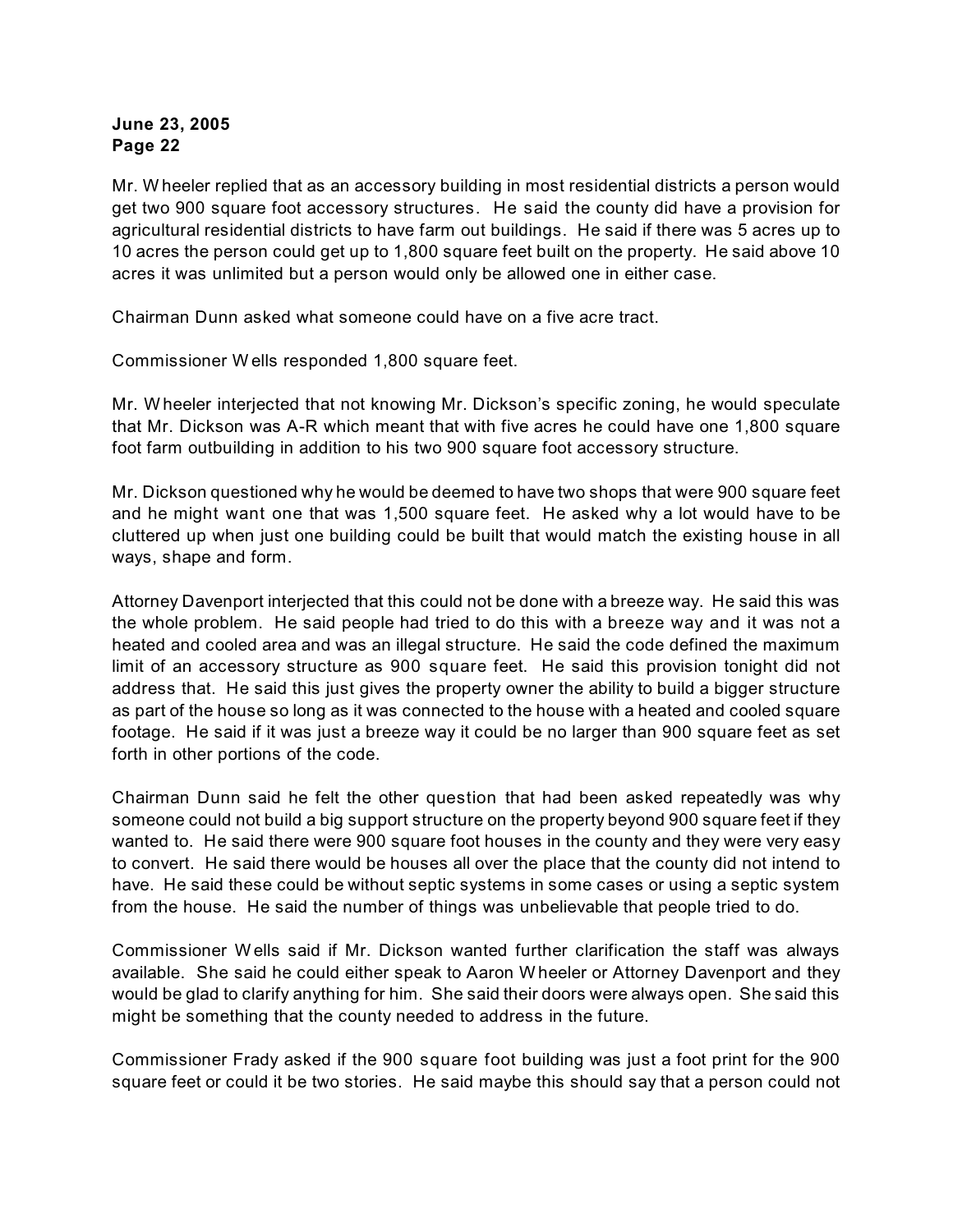build any more accessory buildings beyond a certain number of square feet on a lot. He said he was not in favor of having to heat a breeze way.

On motion made by Commissioner W ells, seconded by Commissioner Pfeifer to approve Ordinance No. 2005-16 - Amendments to the Fayette County Zoning Ordinance regarding Article V. General Provisions, Section 5-9. Single-Family Dwelling, A. Additions to a Single-Family Structure; and Adoption of Resolution No. 2005-07 exempting certain building additions from maximum square footage requirements. The motion carried 3-2 with Commissioner Frady and Commissioner VanLandingham voting in opposition. A copy of Ordinance No. 2005-16, identified as "Attachment No. 5", follows these minutes and is made an official part hereof. A copy of Resolution No. 2005-07, identified as "Attachment No. 6", follows these minutes and is made an official part hereof.

## **DISCUSSION BY GREG MASK REGARDING CHANGES TO THE COUNTY'S NOISE ORDINANCE:**

Greg Mask, 442 Kelley Road, Brooks said he would like to discuss the new noise ordinance that the Board passed in April 14, 2005. He said it was his understanding that this new ordinance was passed based on complaints received by the Marshals' Office. He said from a copy of those minutes that he had acquired there was only three residents who complained in the county with fourteen people here to support the new ordinance. He said no one was present to defend against it on behalf of people who like to listen to electric guitars or stereo, ride dirt bikes, four wheelers or whatever. He said there was no one present to defend the proposed ordinance on behalf of those citizens. He said this was brought to the attention of the Board that there was no one present to defend it. He said there was no public notice stating that there was going to be a public hearing on the ordinance. He felt this ordinance had been snuck in and passed against the people who ride ATV's and dirt bikes. He said the county provided facilities for ball players and all kinds of recreational facilities throughout the county. He said not all kids were into baseball, soccer, football or whatever. He said some of these kids liked to ride dirt bikes. He said there was no where in the county but on their own property to ride these. He said he felt the new ordinance was not quite fair. He questioned 55 decibels being the maximum. He felt this was somewhat low since the national standard was 96 decibels. He said he felt the new ordinance should be put on hold and the county revert back to the new ordinance until there was a more agreeable decibel level. He felt the citizens who would have been opposed to this needed a chance to defend their rights. He suggested the Board have a public notice published in the newspaper. He questioned the proper procedures for changing an ordinance.

Commissioner VanLandingham said Mr. Mask had eluded earlier that this was a sneak attack. He said this ordinance was handled the way every ordinance on the book was handled. He said the Agenda was published long before the scheduled meeting. He said the Board could not send every citizen a formal notice of what was going to take place today. He said there was a method that the county followed to do this. He said it was the responsibility of the citizen to adhere to that. He said the Board could not send every citizen a personal invitation to come.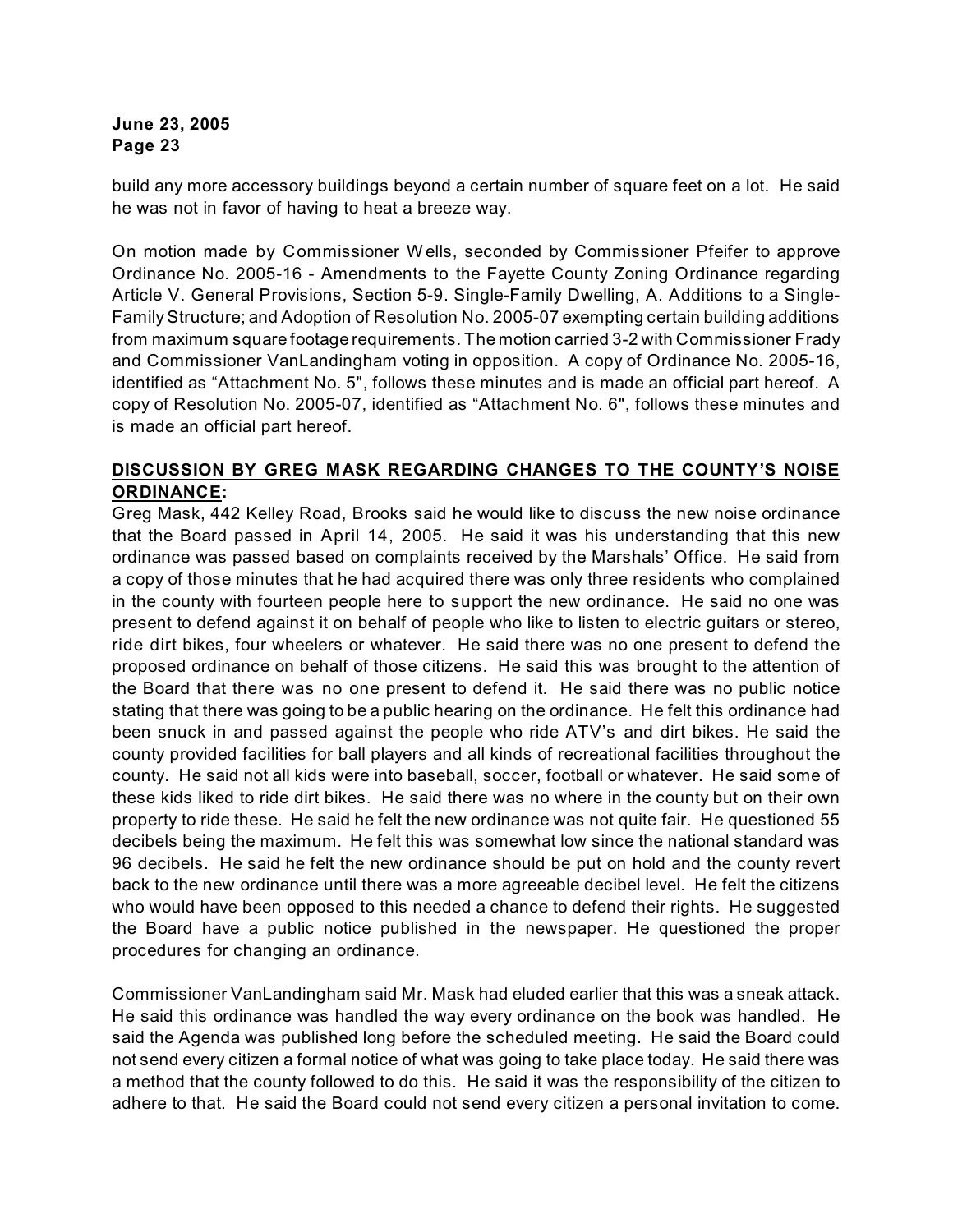He said he wanted to clear up the sneak attack comment. He remarked that the Board did not sneak anything in. He said he would be honest and say that he did not fully agree with this ordinance, but there was a necessity to do something. He said there were many months of discussion on this before anything ever came up. He said if Mr. Mask was not aware of it he was sorry, but the Board did not sneak anything into the ordinances.

Mr. Mask asked if a public notice was published in the newspaper that there was going to be a hearing on this issue.

Commissioner VanLandingham replied yes, there was a notice in the newspaper and on the County's website. He said the Agenda was posted in the Administration Office every week.

Mr. Mask asked how the public would know when they needed to come by and read a notice on the front door every week. He asked if this meant that every citizen in Fayette County needed to come by and read the front door.

Commissioner VanLandingham said if citizens were interested in County government, then that would be the way to do it.

Mr. Mask remarked that this particular issue had not been published in the newspaper that there was going to be a public hearing concerning the noise ordinance prior to the April  $14<sup>th</sup>$ Commission meeting.

Commissioner VanLandingham interjected yes there was.

Commissioner W ells remarked that this was listed as an item for discussion.

Chairman Dunn said the Board was required by law to publish this and notify the public.

Mr. Mask said he had been unable to find this in any public newspapers prior to April  $14<sup>th</sup>$ . Commissioner W ells pointed out that Cindy Morley of the Fayette Daily News who was present tonight had just confirmed that this was published in the newspaper.

Mr. Mask said he would research that himself.

Chairman Dunn asked Mr. Mask where he had gotten the figure of 96 decibels. He said at 96 decibels a person would be deaf.

Mr. Mask replied that OSHA standards stated that the decibel level for someone in a confined building was mid 80's decibel levels.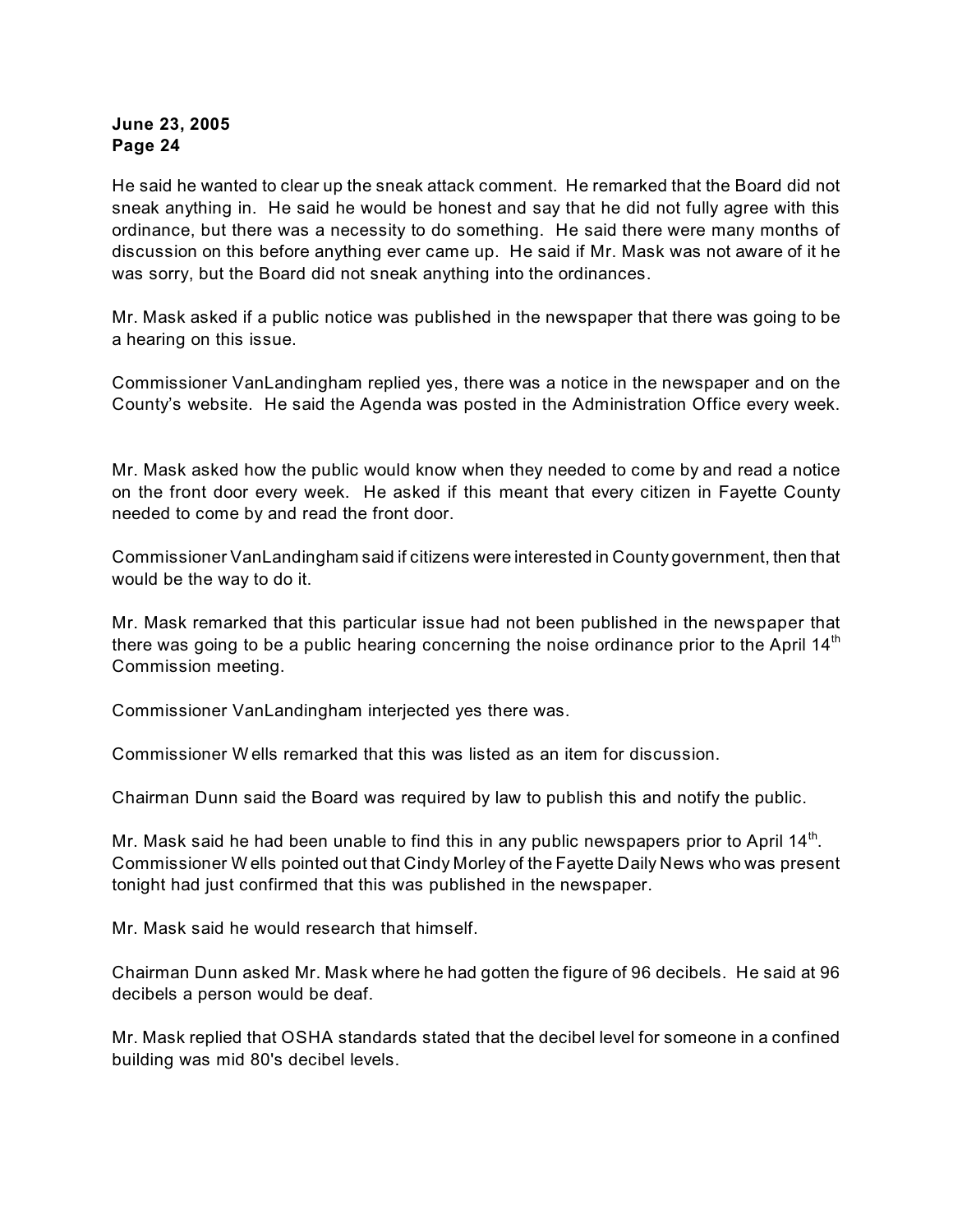Commissioner VanLandingham interjected that he disagreed with that figure. He said he had worked on a safety committee for years and at 60 decibels a person must wear hearing protection.

Chairman Dunn said the Board had done a lot of research on this along with the county's attorneys and citizens who contacted the Board on a regular basis with interest. He said this was consistent with noise ordinances in many, many other jurisdictions. He said every jurisdiction did not have the same exact noise ordinance that Fayette County did but Fayette County's was consistent with most of those. He said the Board had not established an artificially low level just to stop people from riding their bikes. He said if the bikes could be toned down, they could still be ridden.

Mr. Mask interjected that he could not tune them down. He said he had checked on that.

Chairman Dunn pointed out that the ordinance said the noise level was measured by a decibel meter on the neighbor's property. He said the noise level was not measured right up next to the bike.

Mr. Mask said the county ordinance was for a maximum of 55 decibels.

Chairman Dunn said it would have to be 55 decibels considerably far away from where the track was located. He said it was not like the Board was saying that people could not do anything. He said this did not just pertain to motor bikes but also to any noise that was consistent. He felt the ordinance was very detailed and had been scrutinized quite a bit. He said he was certainly sympathetic with people who ride the bikes and were not aware of this ordinance. He said the County had received a lot of phone calls and messages.

Mr. Mask said he just felt it was unfair the way this was done. He said it had even been brought to the Board's attention that nobody was there that night to defend it. He said in lieu of that a public hearing should not have been held on behalf of that ordinance.

Chairman Dunn asked Mr. Mask if he had noticed that the Board had other public hearings tonight and there were people present who did not speak for or against them. He said at some of the Commission meetings the room would be full of people speaking on both sides of the issues. He said the Board could not determine how many citizens would show up for a meeting.

Mr. Mask remarked that the old ordinance was only two pages long and the new one was 18 pages long. He felt like this was more than just a small amendment. He pointed out that two people in a conversation would register over 60 decibels.

Chairman Dunn said he would question that fact.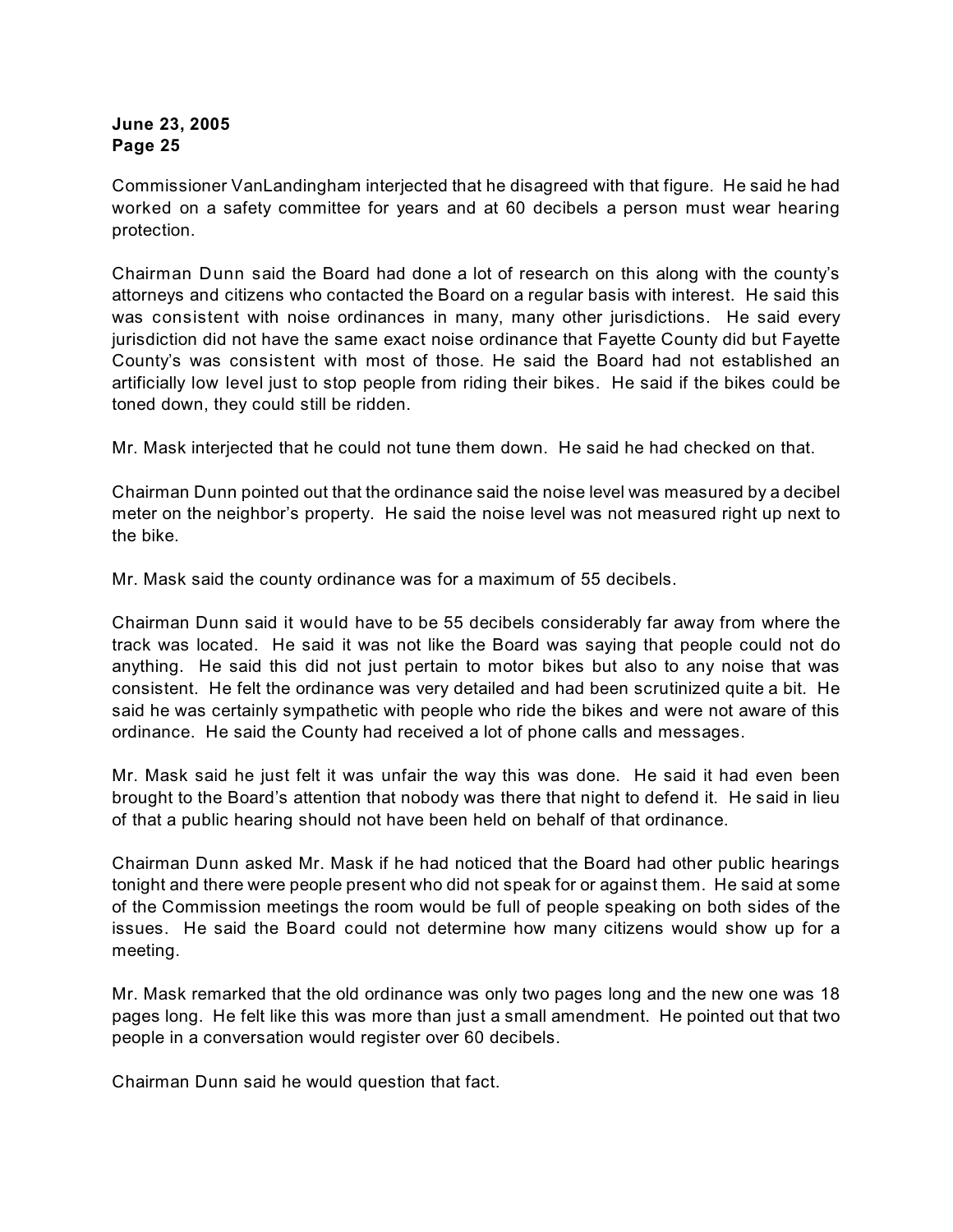Mr. Mask said he had stood in front of a decibel meter and checked this himself.

Commissioner Pfeifer interjected that 96 decibels was the threshold of pain. He said this meant if someone heard a noise that registered 96 decibels, they would be in pain.

Mr. Mask asked if the Board would consider changing the level of 55 decibels.

Commissioner Pfeifer said he was one of the complainants to the Marshals' Office. He said he heard motorcycles on a neighbor's property that were so loud he could not hear them on the telephone.

Mr. Mask said he was sure that some people were taking advantage of their neighbors. He felt the guidelines were too strict and he was not the only one to feel that way.

Chairman Dunn said the Board certainly understood how Mr. Mask felt about this ordinance. He said the only way he would be willing to reconsider this was if Mr. Mask could bring in evidence that the county's ordinance was overly restrictive and the numbers that the Board had in it were wrong. He said Mr. Mask had made a couple of comments tonight that he knew for a fact were not accurate.

Mr. Mask remarked that the national standards for a stock motorcycle off the showroom floor was that it could not exceed 96 decibels.

Commissioner Pfeifer pointed out 96 decibels was the measurement of sound directly next to the motorcycle.

Assistant County Attorney Dennis Davenport said he would like to correct the record on one issue. He commented on what the legal requirements were for notifications. He said this was not a zoning ordinance amendment but a Code of Ordinances amendment. He said if this had been a zoning ordinance amendment there would be a much stricter publishing requirements with notification in the newspaper. He said this was not that type of amendment. He said it was his understanding that the normal protocol with respect to Fayette County was to provide this information to the local newspapers and this information was available and in at least one of the local newspapers.

Chairman Dunn pointed out that the agenda was posted in several places throughout the county and also sent to the newspapers every week.

Commissioner W ells remarked that this was not published as a public hearing but was listed as an item on the agenda. She said it was not published as a public hearing and it did not have to be.

Attorney Davenport agreed and responded that Commissioner W ells was correct.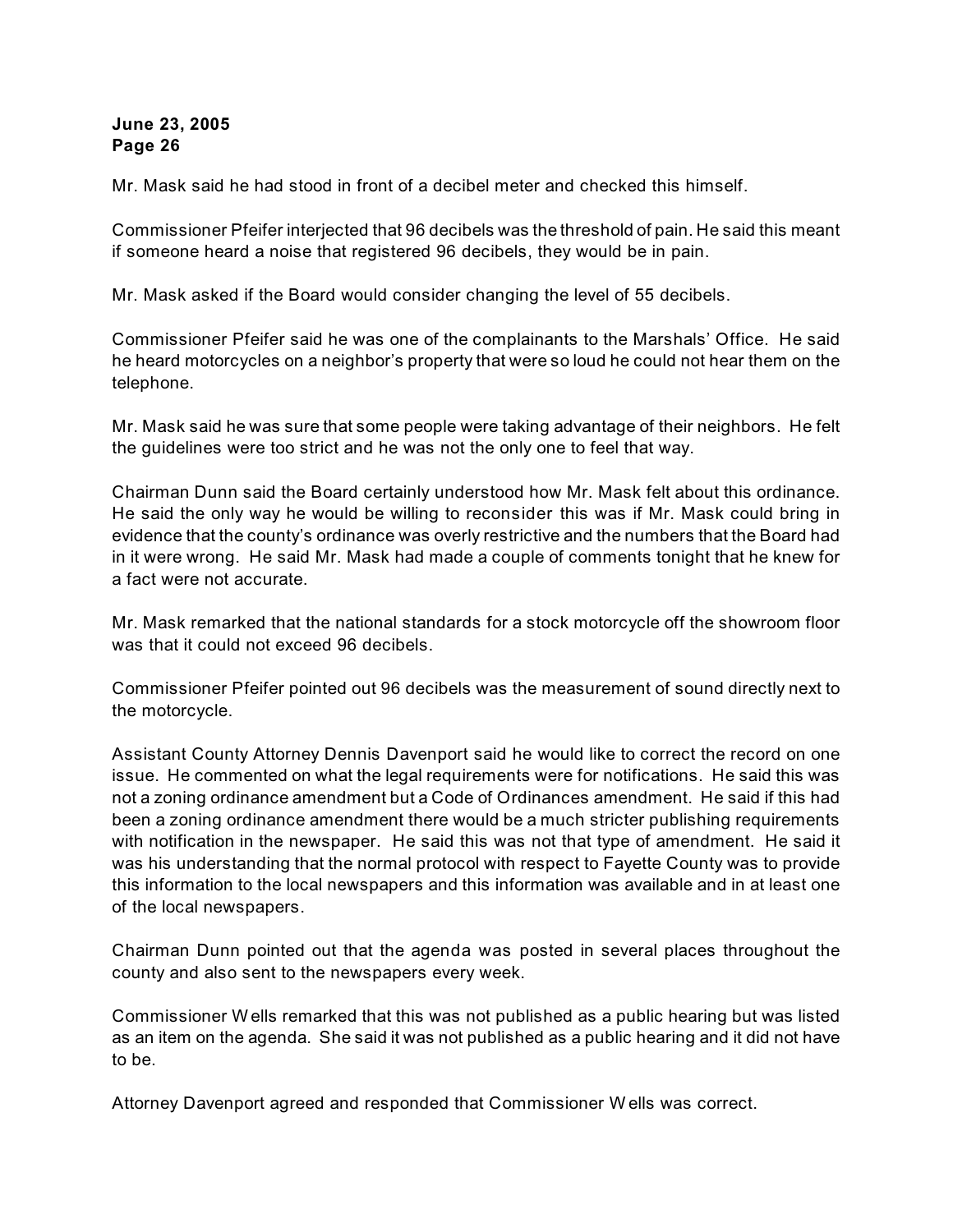**CONSENT AGENDA:** Commissioner Pfeifer requested item no. 3 be removed and Chairman Dunn requested item no. 5 be removed. On motion made by Commissioner W ells, seconded by Commissioner VanLandingham to approve the consent agenda item nos. 1, 2, 4, 6, 7, 8, 9, 10, 11, 12 and 13 as presented. The motion carried 5-0.

**WATER COMMITTEE:** Approval of W ater Committee recommendation for Peachtree City W ater and Sewerage Authority to place a telephone pole with an antenna on the Crabapple tank site to monitor the Tyrone sewer pump station. A copy of the memorandum, identified as "Attachment No. 7", follows these minutes and is made an official part hereof.

**ELECTIONS:** Approval of request from the Town of Brooks for the Fayette County Board of Elections to conduct all facets of the Town election scheduled for this November including advertising, qualifying, supervising the election and counting votes. The Town will reimburse the County for any expenses incurred. A copy of the request, identified as "Attachment No. 8", follows these minutes and is made an official part hereof.

3. Approval of W ater Committee recommendation to adopt the changes to the operations at Lake Horton, Lake Kedron and Starr's Mill.

Commissioner Pfeifer requested item no. 3 to be removed.

**PARKS AND RECREATION:** Approval of recommendation from the Director of Parks and Recreation Anita Godbee for a budget adjustment to increase Revenues and Expenditures in the amount of \$34,000 for self-sustaining services line item. A copy of the request, identified as "Attachment No. 9", follows these minutes and is made an official part hereof.

5. Approval to retain Mallett Consulting, Inc. to provide Project Management Services for Phase I of the transportation projects funded by Fayette County Special Purpose Local Sales Tax.

Chairman Dunn requested item no. 5 be removed.

**ANIMAL CONTROL - BUDGET ADJUSTMENT:** Approval of request from the Director of Animal Control Miguel Abi-Hassan for a budget adjustment to recognize \$15,000 donated funds from the Fayette County Humane Society to be used as follows: \$3,000 for cages for "cat maternity ward" and \$12,000 to be applied to cost of new flooring which has been approved as a capital project for FY 2006. A copy of the request, identified as "Attachment No. 10", follows these minutes and is made an official part hereof.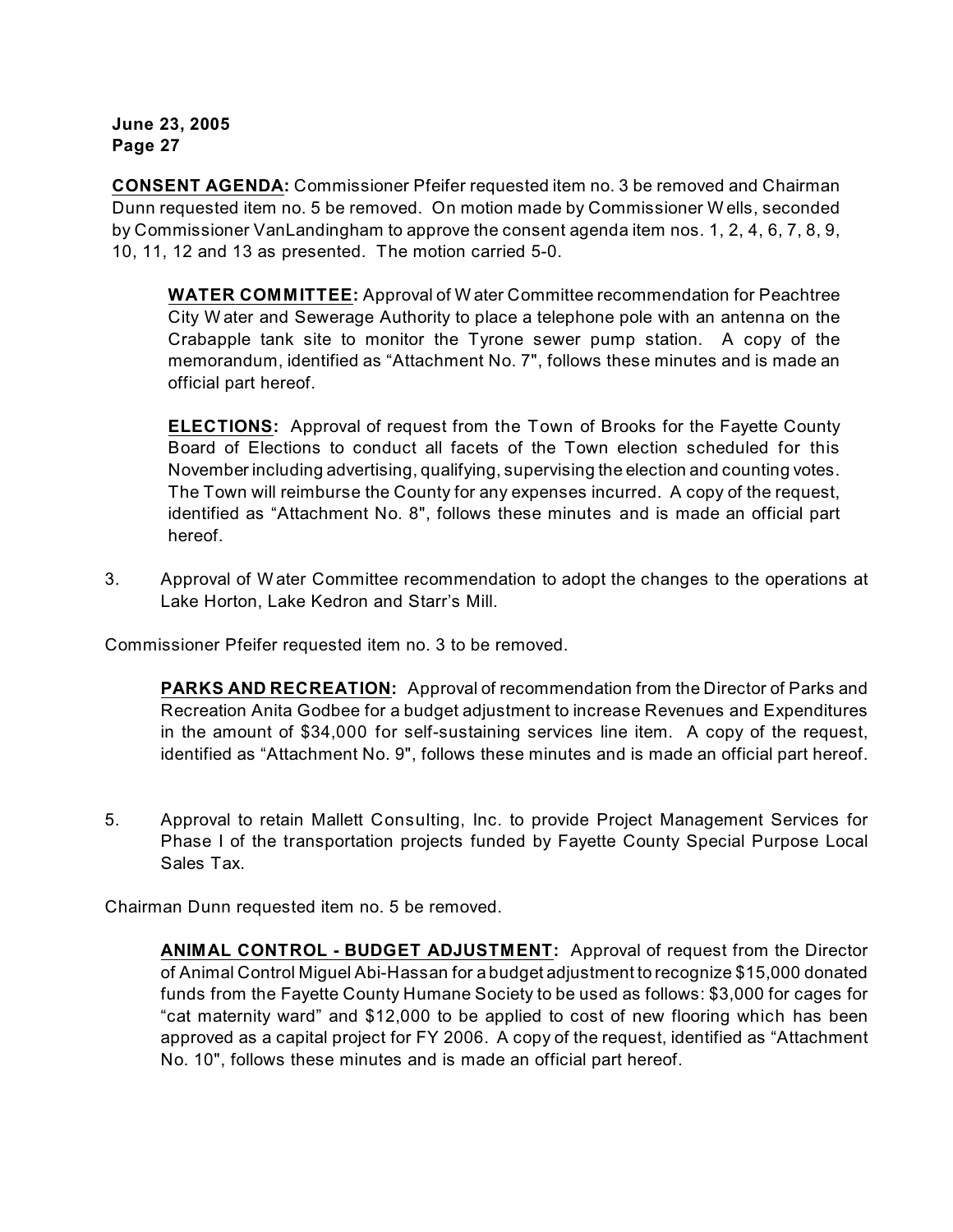**PURCHASING DEPT. - BID AWARD TO RELIABLE DEMOLITION:** Approval of recommendation from Director of Purchasing Tim Jones to award Bid #520 (Demolition) to the overall low bidder Reliable Demolition at a price of \$20,000. A copy of the request, identified as "Attachment No. 11", follows these minutes and is made an official part hereof.

#### **PURCHASING DEPT. - BID AWARD TO REHAB CONSTRUCTION COMPANY:**

Approval of recommendation from Director of Purchasing Tim Jones to award Bid #521 (Filter Repair) to low bidder Rehab Construction Company, Inc. at a price of \$79,500. A copy of the request, identified as "Attachment No. 12", follows these minutes and is made an official part hereof.

**PURCHASING DEPT. - ANNUAL MAINTENANCE SUPPORT AWARDED TO TYLER TECHNOLOGIES, INC.:** Approval of recommendation from Director of Purchasing Tim Jones to award annual maintenance support to sole source vendor Tyler Technologies, Inc. - Munis Division for the total annual amount of \$39,646.25. A copy of the request, identified as "Attachment No.13", follows these minutes and is made an official part hereof.

**FINANCE DEPT. - CPI-W URBAN WAGE EARNERS AND CLERICAL WORKERS' C.O.L.A. PROGRAM ADOPTED:** Approval of recommendation from Director of Business Services to use the CPI-W Urban W age Earners and Clerical W orkers as the basis for the County C.O.L.A. program beginning with FY 2007. A copy of the request, identified as "Attachment No. 14", follows these minutes and is made an official part hereof.

**ANIMAL CONTROL:** Approval of request from the Director of Animal Control Miguel Abi-Hassan to refund client the sum of \$60 from account 10030002-346110. A copy of the request, identified as "Attachment No. 15", follows these minutes and is made an official part hereof.

**TAX REFUNDS :** Approval to approve/deny tax refunds as recommended. A copy of the list of approved and denied tax refunds, identified as "Attachment No. 16", follows these minutes and is made an official part hereof.

**MINUTES:** Approval of minutes for Board of Commissioners' meeting held on June 9, 2005.

#### **PUBLIC COMMENT:**

Members of the public are allowed up to five minutes each to address the Board on issues of concern other than those items which are on this evening's agenda.

**WILL MASK:** W ill Mask, 442 Kelley Road, Brooks commented on the noise ordinance.He felt the remarks about the decibel level of 55 and the decibel level of 96 being painful to hear were incorrect. He said the National Institute of Deafness and other communication disorders have listed the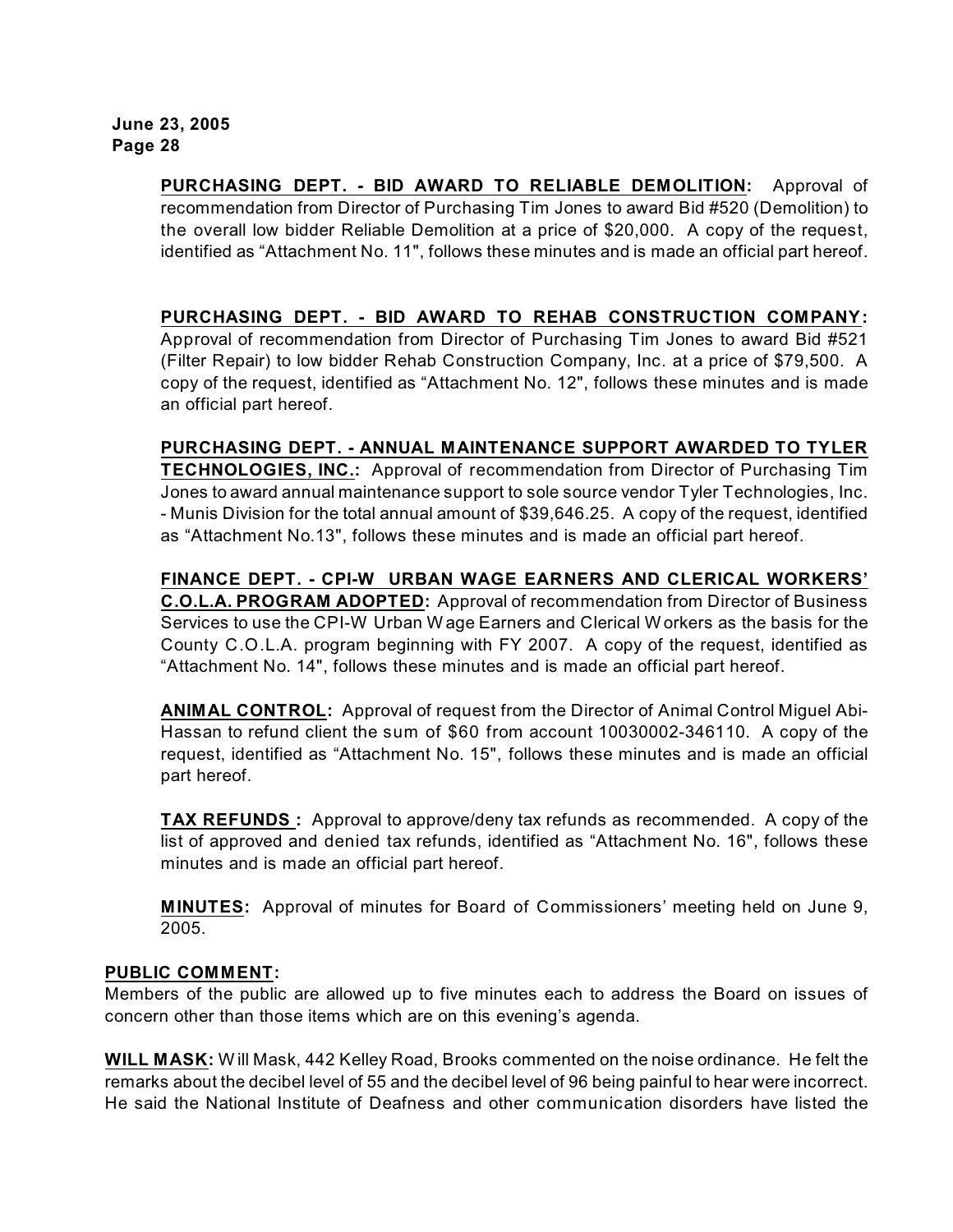decibel levels and that was compared to a whisper as being 30 decibels and a washing machine being 78 decibels. He commented that a farm tractor has a decibel reading of 98 decibels. He said he had stood beside a tractor before and he had never had to wear ear plugs and he was not deaf because of it. He said he would be glad to provide the Board with a copy of this listing of decibel readings.

**ALLAN PAYNE:** Allan Payne, 148 Hawn Road, Fayetteville commented on the noise ordinance. He said he had cleared the back section of his two acres approximately two years ago so that his son could ride his motorcycle. He clarified that under the current noise ordinance of 55 decibels this was the reading that would be obtained from the neighbor's property. He asked if someone called the marshal with a complaint how would a marshal measure what was being heard on their property.

Chairman Dunn said the Marshal's Office would go out to the complainant's property and measure from their property line.

Mr. Payne asked if the marshal would have equipment to measure the decibel level.

Chairman Dunn responded yes. He said the Chief Marshal would be glad to discuss this with him.

Mr. Payne pointed out that because some people modify these motorcycles they could be very loud.

**DEBBIE BILLER-ANTOINE:** Debbie Biller-Antoine, 155 Hawn Road, Fayetteville commented on the noise ordinance. She said she had been a resident of the county for approximately two years and so far had been very pleased with the county. She expressed concern with the current noise ordinance. She said her son also had a dirt bike and rode this on their two acres of property. She said she did not understand how a dirt bike or anything for that matter that makes noise could be regulated. She commented that lawnmowers make a lot of noise or airplanes passing over. She felt this ordinance was something that pitted neighbor against neighbor. She said last September she had a birthday party for her son and it was clearly a child's birthday party. She said the party was held on her backyard deck with a swimming pool. She said they had huge blow up toys and there was no mistake that the party was for a child. She said her elderly neighbor did not like it and called the Marshal's Office and a Marshal came out. She said she hired a D.J. for the party but he had not started playing any music yet. She said the Marshal told them that they would have to stop. She pointed out that this was well before the noise ordinance changed. She said she paid for a D.J. for four hours and thirty-five minutes into the party she had to send them home. She asked how an acceptable noise level was determined. She felt it would be more considerate for everyone to put restrictions in rather than noise restrictions.

**RODNEY DICKSON:** Rodney Dickson, 890 South Jeff Davis, Fayetteville commented on the noise ordinance. He said he had two daughters who were learning to ride motorcycles and four wheelers.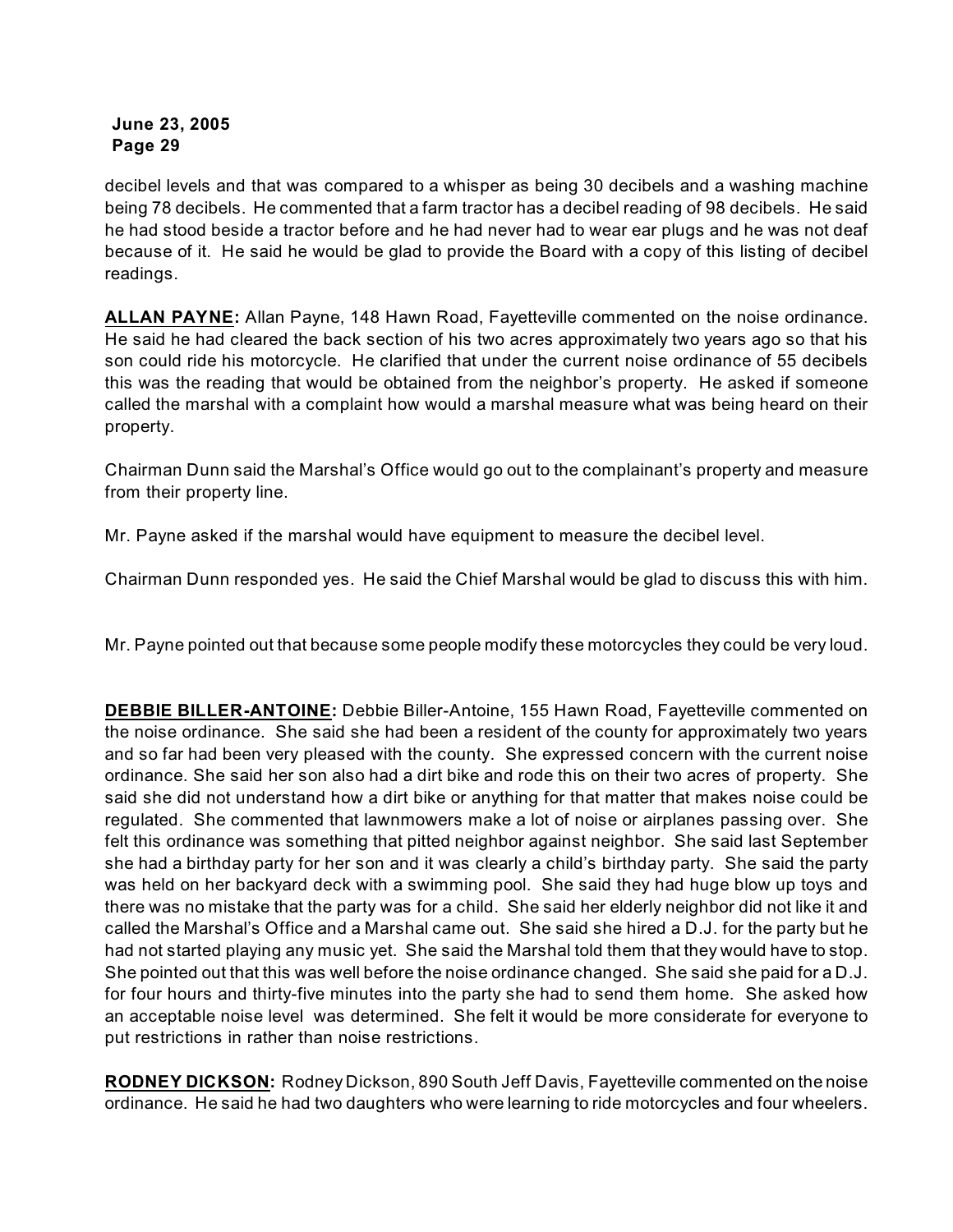He said they had not had much of a problem with the noise ordinance. He said his property consisted of approximately twenty-five to thirty acres and he felt his daughters should be able to ride their bikes without worrying about it. He said he certainly understood the noise concern and remarked that this was an activity that caused noise. He said there was no place in Fayette County to go for this kind of activity. He said people could not load all of these kids up and take them to a location. He commented that the motorcycles coming straight from the factory with no muffler alteration surely must be set with a certain decibel level that was approved by the government. He said if this muffler was approved by a manufacturer, then that manufacturer had to meet the government's stipulations.

Chairman Dunn interjected that this problem would only get worse with more and more people moving to Fayette County. He said the metro area was becoming very congested and people were having to go further out to have space.

Mr. Dickson also commented that county property was being annexed into the cities so that subdivisions with one acre tracts could be built. He said everyone knew development was going to happen here but he felt some land should be left for people to ride their motorcycles. Chairman Dunn said this Board did not support annexations in most cases and the cities were allowed by law to annex them. He said if Mr. Dickson used some of the acreage in the center of his twenty-five acre tract for the motorcycles, then he should be fine.

Mr. Dickson said his neighbors were within 250 to 300 feet of the property line.

Commissioner Pfeifer said the problem with the situation he saw was that the motorcycle track was not in the middle of the property but right on the edge of the property.

Mr. Dickson asked why people should have to tone these mufflers down when the mufflers have met all of the manufacturer's stipulations for sale to the public. He said if these mufflers were lower than what the manufacturer puts on them, then they would be hard to ride.

Chairman Dunn pointed out that manufacturers sold all kinds of things that were bad for people and a lot of those things were regulated. He said now sound was also being regulated.

Mr. Dickson felt this was taking tax money out of the county and it was basically telling someone that they could buy a motorcycle here but they could not ride it here.

**DENISE MASK:** Denise Mask, 442 Kelley Road, Brooks remarked that her family had eleven acres. She said Commissioner Pfeifer had stated that it did not matter how many acres a person had but the problem was if the neighbor's noise level was too high on their property. She said they had purchased a decibel meter to measure the noise. She said she did not know if the readings might be incorrect but her son's four wheeler on the dead center portion of their eleven acres registered 60 decibels and her oldest son's motorcycle registered 80 decibels. She said they had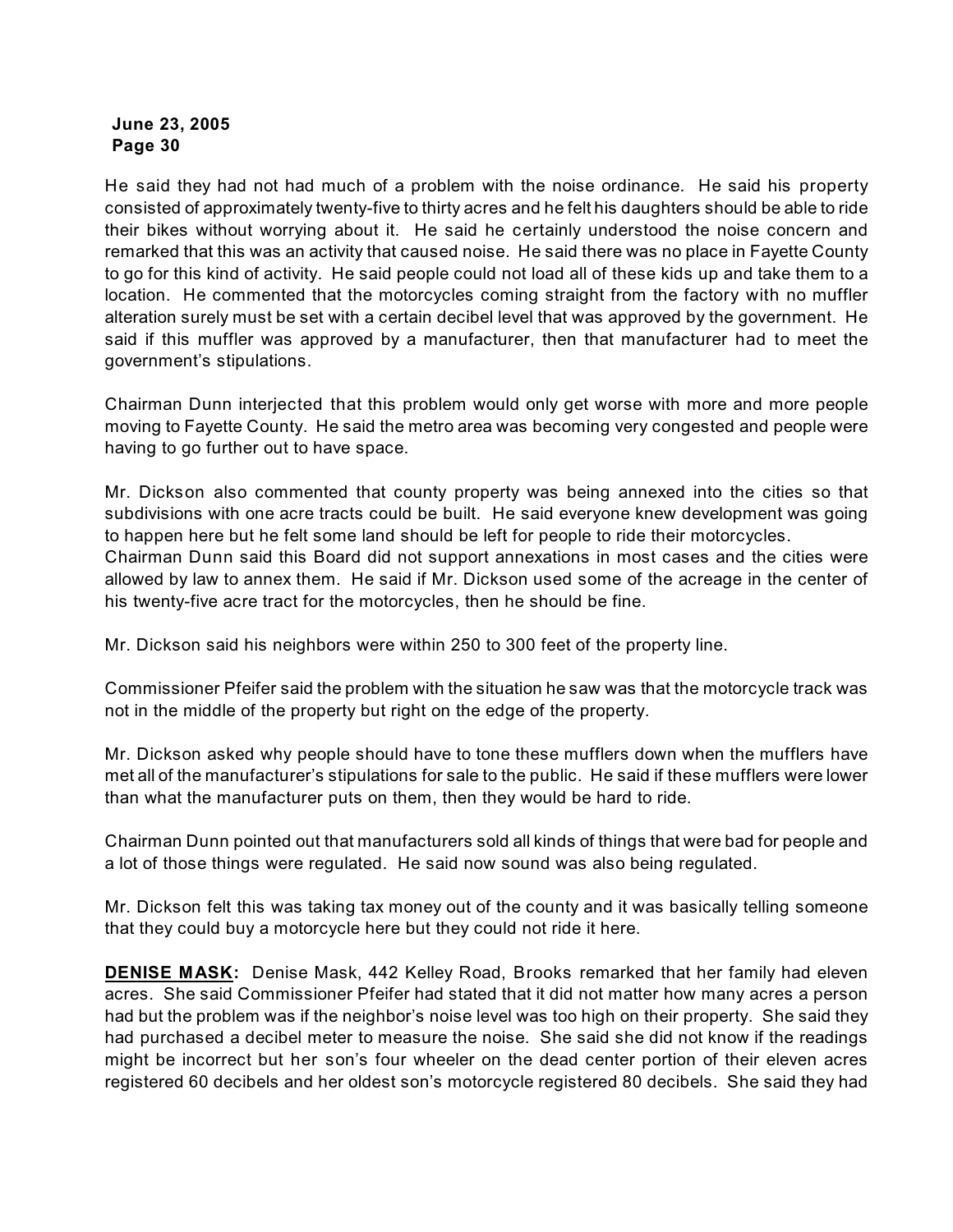not done anything to alter these bikes since they were purchased or done anything to the mufflers.

Chairman Dunn asked how close they were to these bikes when they got these readings.

Ms. Mask replied that they were on the neighbor's property line and on the track. She said her property was an L-shaped piece of property and they were on the center of the property where their track was located. She said the readings were over the legal level and her sons could not ride anything. She said she had a problem with that. She felt they had enough land for her sons to ride their motorcycles. She said she had lived in Fayette County for 41 years and she rode bikes all of her life. She said she was having a really hard time with her kids not being able to enjoy the life that she had here in Fayette County. She said basically the ordinance said that she needed to move further South and Fayette County was not the County for her anymore. She said that was not what she wanted to do. She said she wanted to keep her kids in the Fayette County school system but she wanted to be able to have the lifestyle that she was accustomed to also. She said she did not want them to ride 24/7 and interrupt the neighbor. She pointed out that the neighbor's son also rides a bike. She said she did feel the decibel level was too low. She said maybe the Board needed to get a decibel meter and stand on their property lines and let somebody ride a bike and see what level registered. She felt the noise level was too low.

Commissioner Frady said he would really like to see some arrangement worked out where there might be times when these things could happen where it would not disturb anyone but the Board had an obligation to try and protect people from this type of thing. He said this was something that might be worked out in the future and it would be good if it could. He felt there might be certain times during the week that bikes could be ridden.

Chairman Dunn remarked that this was one of the unfortunate and unintended consequences of growth in an area. He said he recalled the issue of hunting several years ago and how close someone could hunt to subdivisions. He said people were really angry but citizens could not be allowed to shoot a rifle within 100 feet of a home. He said those citizens were saying the very same thing – their children wanted to hunt and the parents wanted to teach them to safely hunt. He said the Board would agree with that and some of the Board members like to hunt too. He said this was unfortunate but the Board just had to do the best that it could. He said he understood all of the complaints on the noise ordinance.

Ms. Mask said she certainly understood the Board's position in protecting the public. She said she was here tonight to protect her children. She felt like she was keeping them at home and they were not in someone else's yard doing this. She said she was home and watching her children. She said this had been a very convenient situation for her children to ride at home on their property. She said she felt her size property was large enough to have this track as long as her children did not abuse the time. She said she would not want her children riding 24/7. She said she felt the decibel level was lowered too low. She asked if the everyone could just work together and not have this be a petty issue with the neighbors it would be so much easier.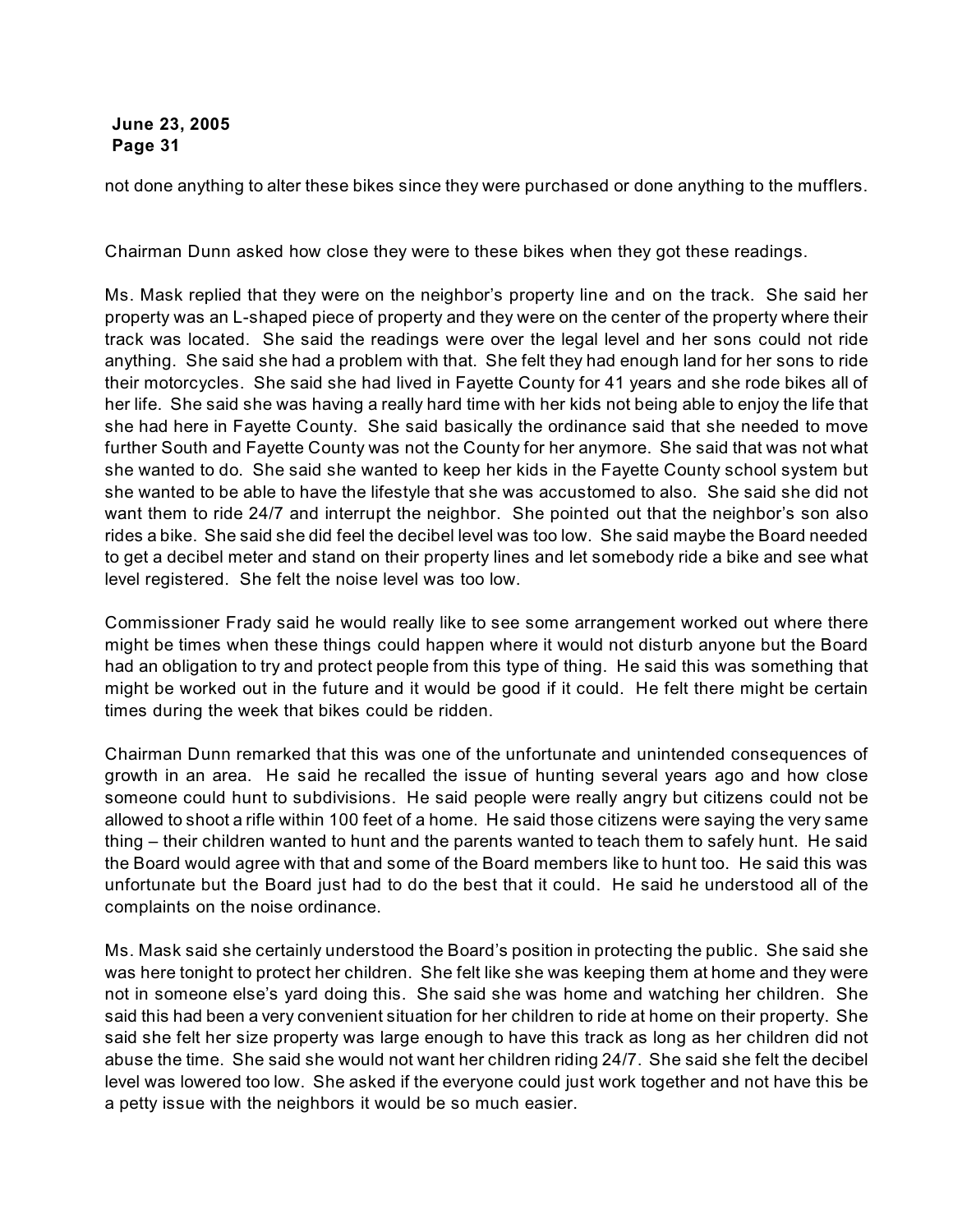Chairman Dunn remarked that unfortunately a lot of people cannot handle this noise. He said the County Marshals do not go out and look for violations unless they receive a call to come out. He said if Mrs. Mask could work something out with her neighbors where the children could ride the bikes during certain hours. He said if the neighbors did not complain then the County Marshals would not be there.

Commissioner W ells said she was looking at the report by National Institute on Deafness and Other Communication Disorders that the Board received tonight from a citizen. She said she was the Nationally Certified Interpreter for the Deaf for approximately 17 years and this was something very near and dear to her heart for people to protect their hearing. She said what she found incredibly interesting was what Mr. Mask was saying seemed to be supported by this information. She said the report stated that rustling leaves or a mosquito was 20 decibels, a whisper was 30 decibels, a quite office was 50 to 60 decibels, normal conversation was 50 to 65 decibels and laughter was 60 to 65 decibels. She said this was perhaps one of the things that the Board should look at more carefully to determine whether in fact 55 decibels was too punitive and maybe it was not realistic in its setting. She said with this type of documentation she felt this was really something that the Board needed to look at. She felt the ordinance itself was definitely needed and it would prevent Marshals from coming out and speaking to people because there was no standard. She said this had gotten to be a real judgment call. She said part of the problem was not an isolated motor bike or dirt bike or whatever but some of the places there were three, four, six or even twelve children riding their motor bikes and the noise was compounded. She said she really did not want to infringe upon Ms. Mask's neighbors but by the same token she really did not want to deny her the spare use of her property. She felt this was something that the Board needed to look at especially based upon this. She said perhaps the Board had set the decibel level too low and maybe the measurements needed to be reviewed again. She said if this report was correct, then the Board probably had done Mrs. Mask an in service.

Commissioner VanLandingham remarked that the decibel level was just part of the equation. He said the problem was duration.

Commissioner W ells said she absolutely agreed with that.

Chairman Dunn said the standard here was not whether or not the bike would make someone deaf. He said there were a lot of other maladies that cause a problem. He said there were some people who claimed that psychologically they had gone to doctors because of the constant noise that was made by the bikes. He said the Board did not know if all of that information was accurate. He said if there was evidence that the Board should relook on this issue then the Board would do that.

Commissioner W ells said she felt the Board needed to.

Chairman Dunn remarked that this was much broader than maybe what the National Institute on Deafness and Other Communication Disorders.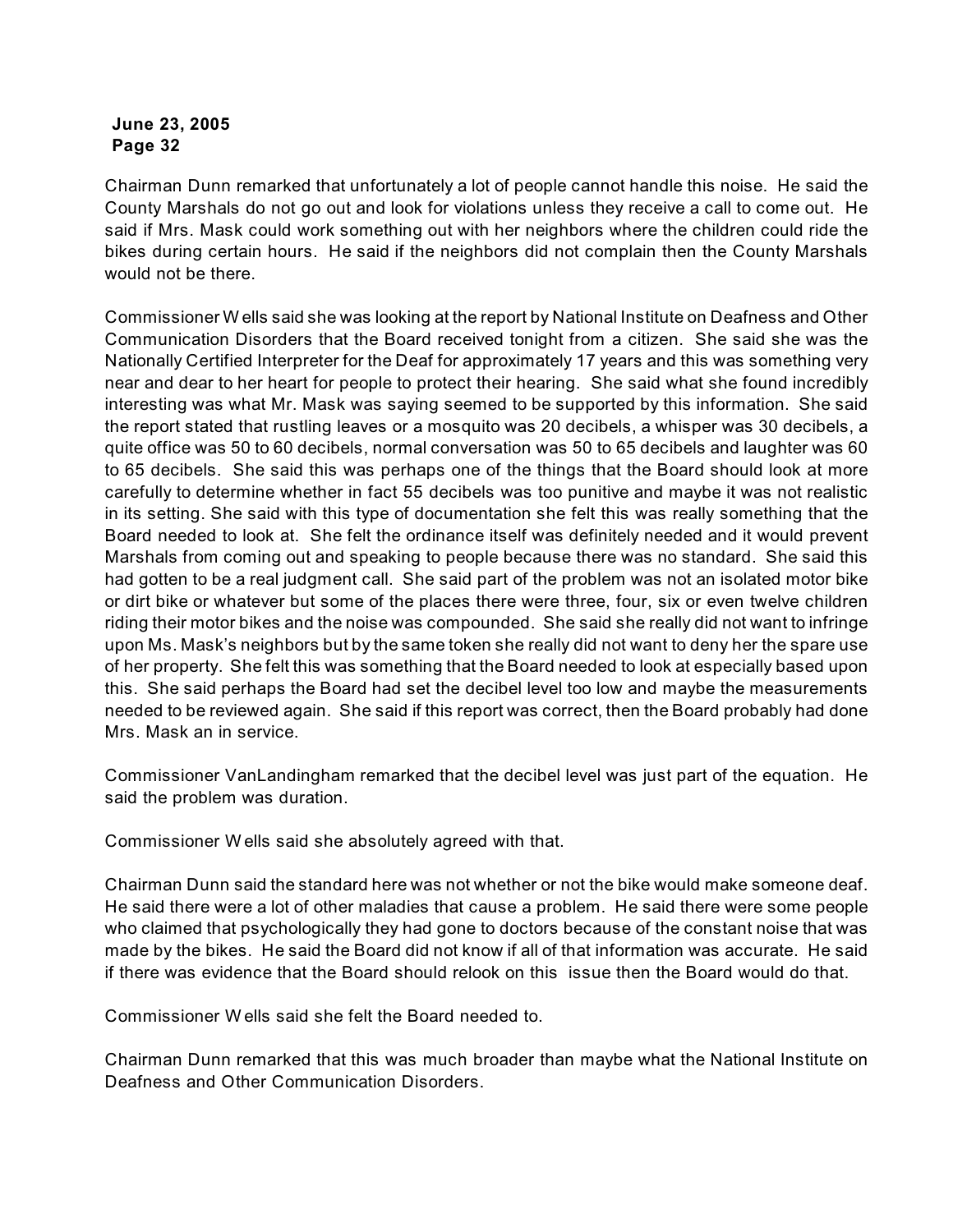Commissioner W ells said the report stated that prolonged exposure to any noise above 90 decibels could cause gradual hearing loss. She said she did not think anybody was disputing the fact that it was an over time period of time type of thing. She agreed that people could get upset with continuous noise. She noted that the report said that a dishwasher was 75 decibels and if somebody was going to have to go to the doctor because of the fact that the dishwasher was disrupting their livelihood, she felt this was a personal issue that maybe the Board should not get involved in. She said she really felt the Board needed to relook this and the Board would do that.

Mrs. Mask asked what the next step would be.

Commissioner W ells said the Board would relook this issue.

Commissioner Pfeifer said he would agree with relooking this but he also reiterated the point if someone's dishwasher was doing 77 decibels then that was that person's problem. He said if someone could hear their neighbor's dishwasher in their house at 77 decibels, then that was the neighbor's problem.

Commissioner Frady noted the report said a telephone dial tone was 80 decibels.

Commissioner W ells felt the Board needed to relook this.

Mrs. Mask felt it was a personal problem if someone could not listen to a telephone or a dishwasher.

Commissioner Pfeifer said the point that he was making was in a person's own home if they could not hear their dishwasher because of the noise coming from the neighbor's property, this was not right and was not fair to this person's enjoyment of their property.

Commissioner W ells said this was absolutely true and the Board needed to relook this. She said it was unfortunate that the Board did not have a meter to measure that at that point in time because she felt this would have given the Board a much better standard of where to start.

Chairman Dunn asked if anyone had lived next door to somebody whose kids had a rock band in the garage next door and they practiced there.

Commissioner VanLandingham said he did now.

Chairman Dunn said he had lived through that experience. He said he no longer lived there. Mrs. Mask asked if they needed to call the Board again and find out what was being done. She said her children could not ride their bikes. She said they were in a position now that they could not do anything. She said their bikes were sitting in the barn. She said she did not like this because she was making payments on the bikes and one of her sons was making a payment. Commissioner W ells felt the Board needed to look at this again.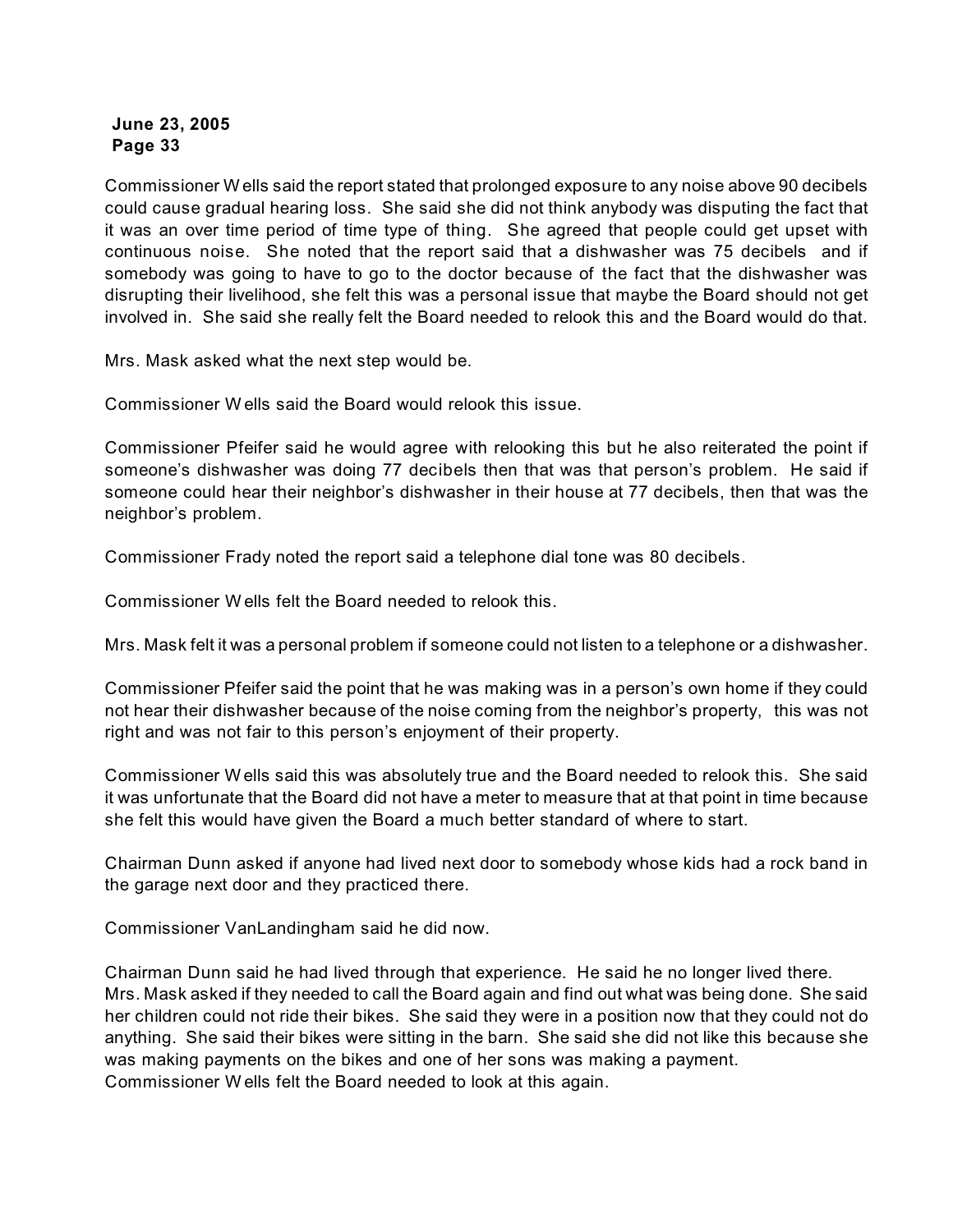Chairman Dunn said there had been a voluminous amount of information that had been looked at. He said he could recall looking at all of these decibels levels and the duration. He said the biggest issue was the duration of the noise.

Commissioner W ells remarked that if that was the case then maybe some clarification needed to be added to the noise ordinance. She said the Board needed to relook this.

Chairman Dunn agreed and said the Board could look at it again. He said if the Board changed this ordinance, the County Administrator Chris Venice would personally call Mrs. Mask.

Mrs. Mask said she would list her phone number by her name on the sign in sheet. She thanked the Board for listening and reconsidering this ordinance.

#### **STAFF REPORTS:**

**EXECUTIVE SESSION:** Assistant County Attorney Dennis Davenport requested an executive session to discuss six legal items.

Commissioner Frady requested an executive session to discuss one legal item.

**EXECUTIVE SESSION:** On motion made by Commissioner VanLandingham, seconded by Commissioner Frady to adjourn to executive session to discuss seven legal items . The motion carried 5-0.

**LEGAL:** Commissioner Frady discussed a legal item with the Board.

The Board took no action on this matter.

**LEGAL:** Assistant County Attorney Dennis Davenport discussed a legal item with the Board.

The Board took no action on this matter.

**LEGAL:** Assistant County Attorney Dennis Davenport reviewed a legal item with the Board.

The Board took no action on this matter.

**LEGAL:** Assistant County Attorney Dennis Davenport discussed a legal item with the Board.

On motion made by Commissioner VanLandingham, seconded by Commissioner W ells to authorize Assistant County Attorney Dennis Davenport to proceed in this matter. The motion carried 5-0.

**LEGAL:** Assistant County Attorney Dennis Davenport reported to the Board on a legal item.

The Board took no action on this matter.